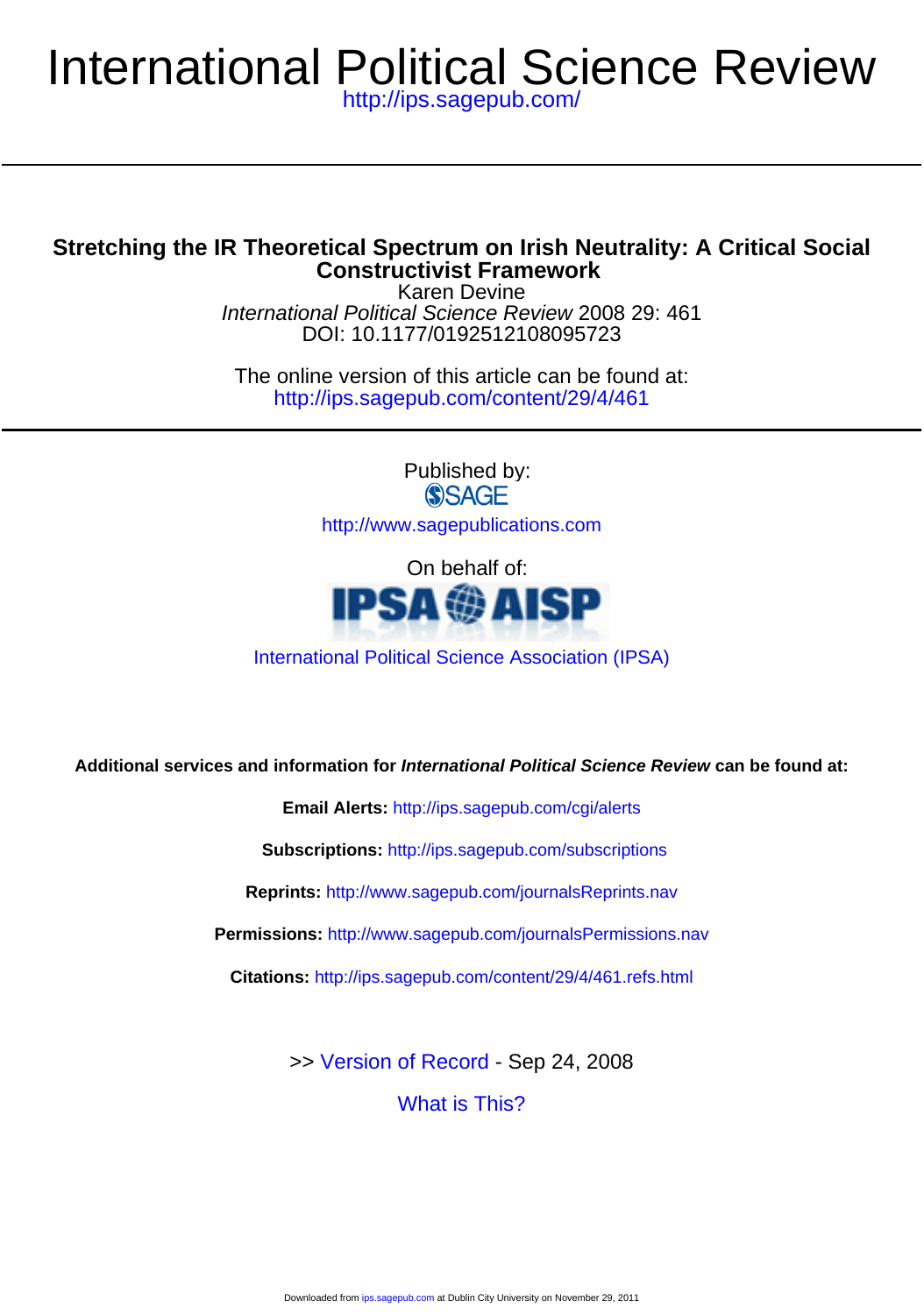

# **Stretching the IR Theoretical Spectrum on Irish Neutrality: A Critical Social Constructivist Framework**

# Karen Devine

Abstract. In a 2006 *International Political Science Review* article, entitled "Choosing to Go It Alone: Irish Neutrality in Theoretical and Comparative Perspective," Neal G. Jesse argues that Irish neutrality is best understood through a neoliberal rather than a neorealist international relations theory framework. This article posits an alternative "critical social constructivist" framework for understanding Irish neutrality. The first part of the article considers the differences between neoliberalism and social constructivism and argues why critical social constructivism's emphasis on beliefs, identity, and the agency of the public in foreign policy are key factors explaining Irish neutrality today. Using public opinion data, the second part of the article tests whether national identity, independence, ethnocentrism, attitudes to Northern Ireland, and efficacy are factors driving public support for Irish neutrality. The results show that public attitudes to Irish neutrality are structured along the dimensions of independence and identity, indicating empirical support for a critical social constructivist framework of understanding of Irish neutrality.

*Keywords*: • Critical social constructivism • Neutrality • Ireland • Public opinion

# **Introduction**

"Critical" social constructivism promises a signifi cant research agenda beyond that of its "conventional" counterpart. This article seeks to make that argument by building upon Neal G. Jesse's theoretical and empirical findings on Irish neutrality in his 2006 *International Political Science Review* article, "Choosing to Go It Alone: Irish Neutrality in Theoretical and Comparative Perspective." I argue that critical social constructivism provides a more nuanced understanding of Irish neutrality than the neoliberal framework suggested by Jesse. The differences between the

DOI: 10.1177/0192512108095723 © 2008 International Political Science Association Sage Publications (Los Angeles, London, New Delhi, and Singapore)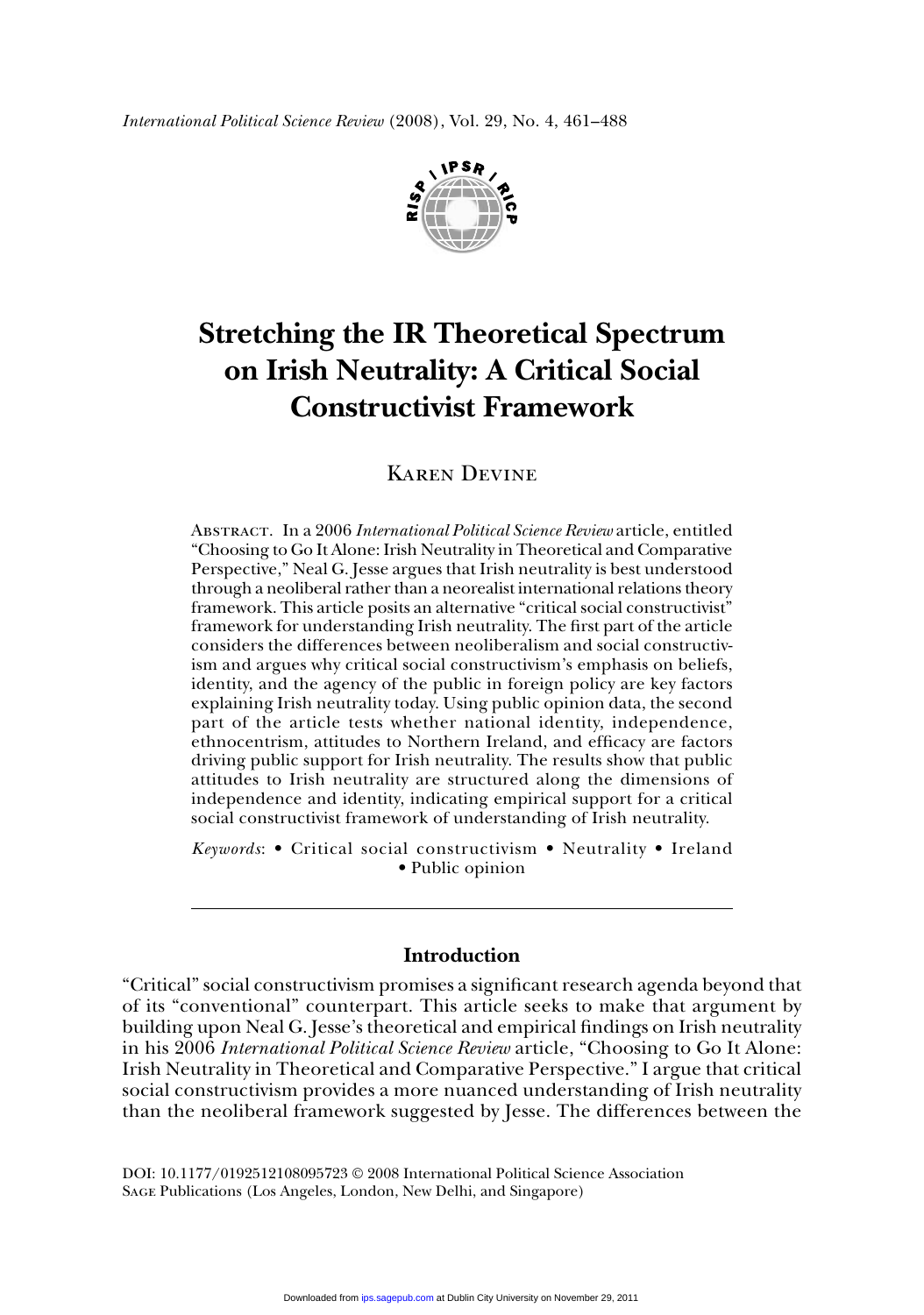"neo-neo" synthesis of realist and liberal theories and social constructivist theory1 are briefly explored after a fuller discussion of the differences within social constructivism(s) and how they relate to the central argument of this article.

Critical social constructivism can be distinguished from conventional social constructivism (and neoliberalism) through its anti-essentialist ontology and qualified-foundationalist epistemology, the use of post-structuralist approaches, and a concern with "omitted variable bias" in mainstream international relations (IR) theorizing, for example, mass publics in terms of "levels-of-analysis" and the consideration of "identity" as a driver of foreign policy. These characteristics underpin the approach used in this article, which supports alternative findings to the "neo-neo" story of the drivers of Irish neutrality.

The first half of this article evaluates the factors Jesse has identified as drivers of Irish neutrality that are understood as neoliberal, that is "public opinion, party politics, political institutions, leaders, and interest groups" (2006: 23), and cites a number of situations in which the agency and identity of the public arguably provide a stronger impulse to the maintenance of Irish neutrality. Jesse (2006: 20) cites an examination of public concepts of neutrality in a discussion on the trajectory of the public's view on continued neutrality. The "perspectivist" element of critical social constructivism is employed in a re-examination of this data; it suggests the literature has misinterpreted public concepts of neutrality, possibly due to elite, neorealist biases. The re-evaluation shows that the public has a reasonably stable and coherent concept of neutrality; it is a more "active" and broader concept than the Irish government's realist concept, which amounts to staying out of military alliances. These two important points have implications for the debate over the fi t of a social constructivist approach with explanations of the maintenance of Irish neutrality.

Jesse identifies the issues of independence and sovereignty  $(2006: 19, 20)$ , the continuing separation of Northern Ireland (2006: 8), and anti-British sentiment (2006: 21) as factors in Irish neutrality, and notes "that in no instance do the domestic sources consider the balance of power in the international environment to be a key to the neutrality policy" (2006: 23). Thus, he argues that realism is not the basis of substate actors' support for Irish neutrality and posits neoliberalism as an alternative framework of understanding. However, Jesse also cites the illumination of a concept of "security identity" as a consequence of his research (2006: 24) and theorizes that it will contribute to the continuation of neutrality  $(2006: 25)$ ; this variable fits nicely into a critical social constructivist framework of understanding. Using a recent Irish political attitudes survey, the second half of this article analyzes the results of a structural equation model that indicates which factors underpin public adherence to Irish neutrality. The model incorporates the three issues identified by Jesse (with anti-British sentiment broadened to ethnocentrism), including constructivist "identity" and realist "efficacy." Critical social constructivism contributes to an understanding of the identity issue in Irish foreign policy and the unmediated role of the public in this realm of international relations, as the results confirm Jesse's hypotheses of independence and identity as factors driving public support for Irish neutrality.

## **IR Theories and Understandings of Irish Neutrality**

Jesse concludes by calling for (1) "comparative studies to investigate and examine our long-held theories of international relations" and (2) ways to understand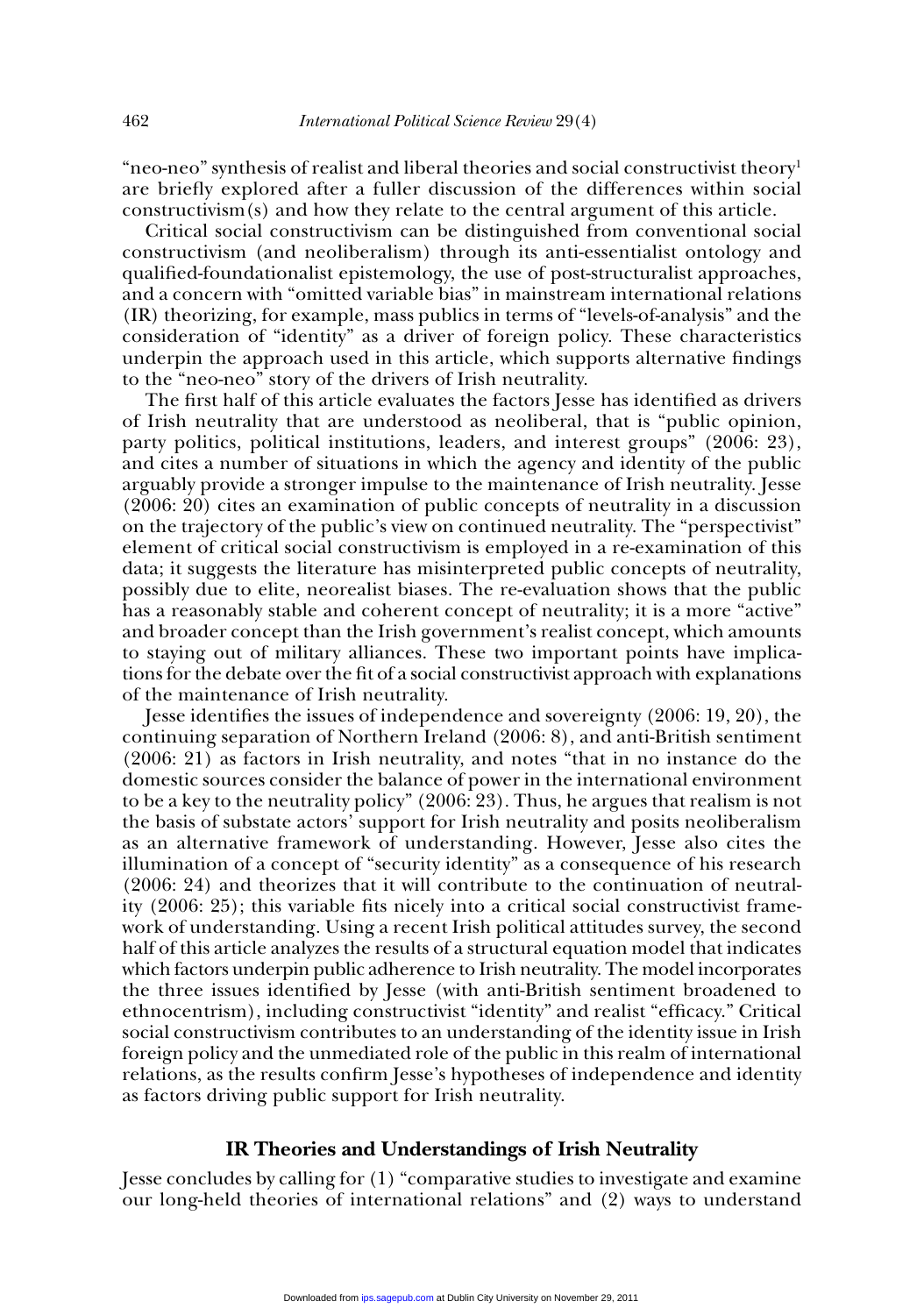"a 'security identity' in Ireland that is tied to nationalism and independence from British hegemony" (2006: 24). These are interdependent academic objectives because a critical review of long-held IR theories must be undertaken in order to understand the notion of identity as a dynamic of Irish neutrality. The review must acknowledge that theories identify and prioritize the agents and variables considered in explanations and understandings of foreign policy. The state-centric, materialist focus of neorealism, neoliberalism, and "conventional" social constructivism does not recognize the identity of the public as a dynamic of foreign policy; thus it is unlikely to be included in empirical Foreign Policy Analysis (FPA) models. Theories also guide discourses and conclusions on Irish neutrality. For example, a deconstruction (see Devine, 2006) demonstrated that two differing interpretations of Irish neutrality (including public opinion) are implicitly or explicitly underpinned by disparate sets of assumptions: a neorealist discourse concluded that Ireland is "unneutral," while a constructivist discourse that afforded agency to the public concluded otherwise. This evidence drives the re-evaluation of the analysis of public concepts of Irish neutrality cited by Jesse (2006: 20), to check whether the dominance of elite realist conceptions of neutrality has obscured any nonrealist public perspectives on neutrality. The re-examination could yield a clearer indication of the values underpinning the concept of neutrality supported by the Irish public. This investigation is important because public opinion is one of the "internal forces" that Jesse  $(2006: 20)$  identifies as drivers of Irish neutrality that are more powerful than neorealist "external" forces. The nature and consistency of this internal force must be properly understood in order to explain why Irish neutrality persists over time, despite realist hypotheses (Everts, 2000: 179; Jesse, 2006: 23) of Irish neutrality's demise in the post-Cold War era.

## **IR Theories and Public Opinion**

Realists such as Hans Morgenthau have ignored the public as a variable of foreign policy, believing the public to be ill-informed, inattentive, and generally lacking the qualities needed to formulate "rational" foreign policy preferences (Morgenthau, 1978: 558; see also Althaus, 2003: 31; Rosenau, 1961: 35). This realist view was also held by public opinion analysts such as Gabriel Almond (1960) and Walter Lippmann (1955), who argued that public opinion threatens the normal course of rational foreign policy (Almond, 1960: 53, 69; Bjereld and Ekengren, 1999: 504; Holsti, 1992: 442; Knopf, 1998: 546; Marquis and Sciarini, 1999: 454). Neither school took the process of opinion formation seriously (Marquis and Sciarini, 1999: 454).

However, this negative view of the public has since been refuted (Isernia, 2001: 263; Page and Barabas, 2000: 347). Empirical analyses have found public opinion to be structured, "reflecting underlying values and beliefs" (Bardes and Oldendick, 1978: 497; Chittick et al., 1995; Holsti, 1996: 47; Hurwitz and Peffley, 1987: 1105; Page and Shapiro, 1992: 36; Peffley and Hurwitz, 1985: 872; Sniderman, 1993: 228; Wittkopf, 1990: 14, 21) and collectively rational (Jenkins-Smith et al., 2004: 291; Page and Shapiro, 1992: 281). Normative democratic theory supports the view that citizens are a wise source of foreign policy, preventing foreign policy designed solely in the interests of elites and even restraining leaders' war-making proclivities (Holsti, 1992: 440; Marquis and Sciarini, 1999: 454). Gaps between the policy preferences of leaders and citizens are seen as problematic (Page and Barabas,  $2000: 339$  and reflecting different values and interests, rather than levels of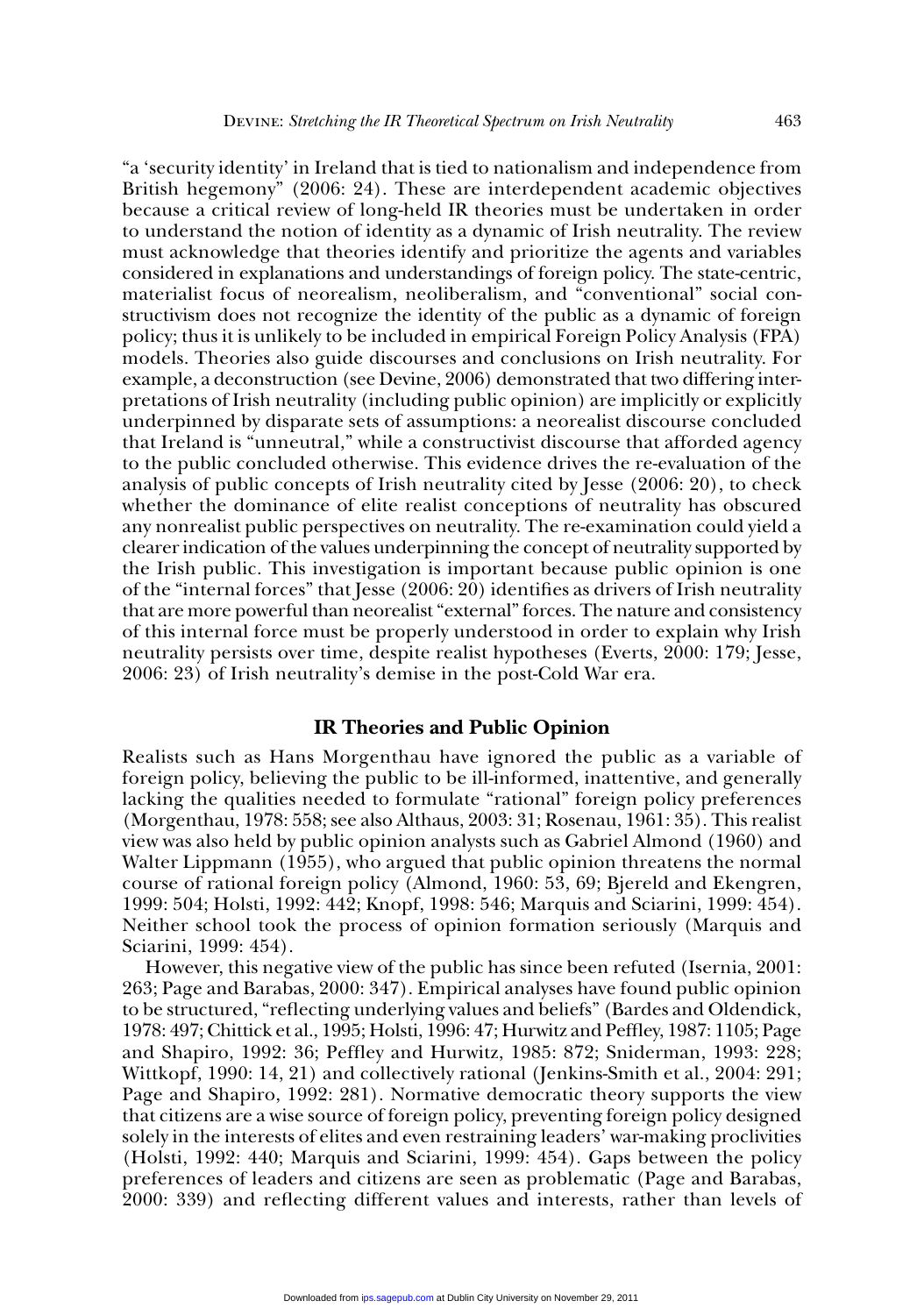attention or information (Page and Barabas, 2000: 360). Where public opinion is structured and informed, democratic theory calls for responsiveness by policymakers (Page and Barabas, 2000: 352).

These points raise issues with the "Innenpolitik" and "Second Image" international relations literature. The Innenpolitik debate centers on which aspect of the domestic structure matters most in determining a state's response to international relations, for example pressure of the masses on policy, the autonomy of the state, and so on. It is a focus on process and institutional arrangements that is divorced from politics (Gourevitch, 1978: 901–3). The content of relations among groups and decisions is ignored; rather their formal properties or the character of decisions are considered: Waltz (1959: 80) favors an emphasis on the "container," rather than the "contents," and with that, "somehow politics disappears" (Gourevitch, 1978: 901). Critical social constructivism considers the content of what drives foreign policy preferences and unlike conventional social constructivism, takes account of the politics involved in the construction of that content and its effect on policy.

Studies have indicated a growing influence of public opinion on national policy-makers, European Union (EU) institutions, and the course of European integration (Anderson, 1998: 570; Eichenberg and Dalton, 1993: 507–8). A major restatement of neofunctionalist theory has explicitly assigned a substantial role to public opinion (Sinnott, 1995a: 20, 23). In short, the public and their opinions matter, despite mainstream theories' practice of omitting this variable from the study of IR.

### **Social Constructivism(s)**

Several types of social constructivism have been identified. For example, Maja Zehfuss  $(2002)$  identifies three types in a spectrum of work from Kratchowil to Wendt, while Emanuel Adler (2002: 96) identifies four types (that is, modernist, modernist linguistic, radical, and critical) and Price and Reus-Smit (2000: 1811) point out "there are many constructivists, and thus perhaps, many constructivisms." The various approaches labeled social constructivism reflect different ontological and epistemological positions and are so ardently debated that "we still lack clarity on what constructivism is" (Zehfuss, 2002: 6).

The origins and character of "critical" social constructivism and its differences from conventional social constructivism are also disputed. Many suggest the "critical strand of social constructivism" (Finnemore and Sikkink, 2001: 398) is derived from international "Critical Theory" associated with the work of Habermas and Foucault (Adler, 2002: 97), although others argue that conventional constructivism also has its intellectual roots in critical theory (Farrell, 2002: 59). Ted Hopf (1998: 181) outlines the similarities between conventional and critical constructivism, seeing both on the same side of Yosef Lapid's Battle Zone barricades, and differentiates them thus: "to the degree that constructivism creates theoretical and epistemological distance between itself and its origins in critical theory, it becomes 'conventional' constructivism." Conventional constructivists such as Alexander Wendt, Peter Katzenstein, and Ronald Jepperson label critical constructivism "radical constructivism," reflecting the work of David Campbell, Richard Ashley, and Cynthia Weber. Categorizations by mainstream IR theorists tend to miss the differences between postmodernist and post-structuralist work, for example John Mearsheimer lumps together the work of "constructivism,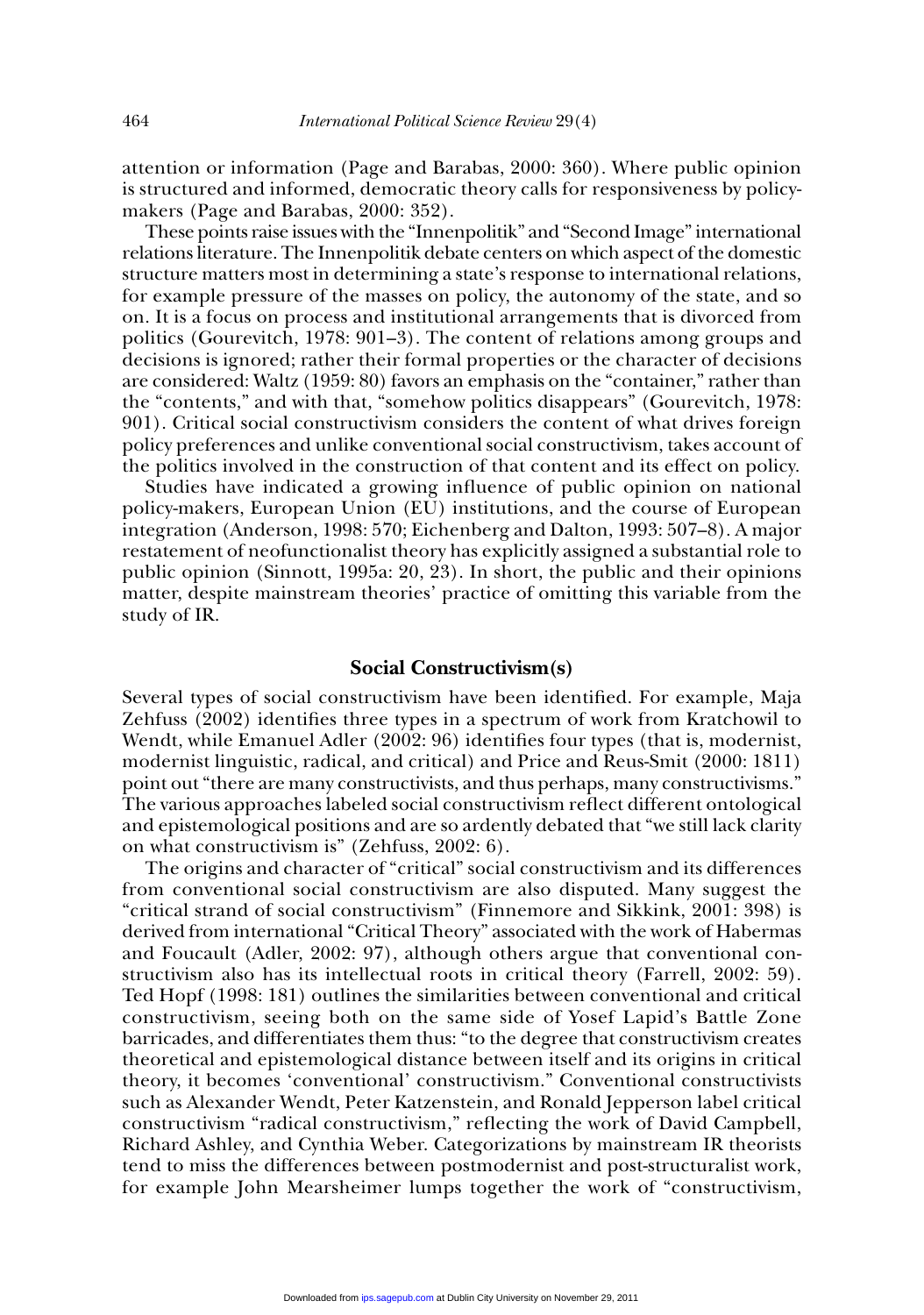reflectivism, postmodernism and poststructuralism" (Farrell, 2002: 56; Hopf, 1998: 181).

This problem of definition masks the underlying and more pressing issues that are revealed when distinguishing conventional from critical social constructivism through their respective research objectives, methods, and output. For example, Reus-Smit divides constructivism "between those who remain cognizant of the critical origins and potentiality of their sociological explorations and those who have embraced constructivism simply as an explanatory or interpretive tool" (2001: 224). The division is reflected in the assertion that critical social constructivists do not build or test new causal theories (Finnemore and Sikkink, 2001: 398). Hopf (1998: 185) assigns the illumination of new understandings and the production of knowledge to the conventional realm of constructivism, implying that critical constructivist analyses of power relations and political constraints cannot do the same.

These distinctions are unhelpful for illuminating the potential of critical social constructivism as a research approach in IR and FPA – critical social constructivists can be both cognizant of their critical origins and use so-called "explanatory" or "theory-testing" research tools. As Bill McSweeney (1999: 112) argues, "To restrict the characterization of social theory to a choice over problem-solving versus critical is unhelpful, since some analyses of the social and political order are uncritical in Cox's sense of critical (being that critical theory 'stands apart from the prevailing order of the world and asks how that order came about'), and some problem-solving ones are critical." Critical constructivists' emancipatory analyses of power relations produce new knowledge that can be hypothesized and tested empirically. Empirical testing can elaborate intangible or omitted variables of power relations and ideational values in IR. These possibilities are obscured by conventional understandings of what an emancipatory research approach produces and the dogged, yet illogical, disciplinary association of particular methods with essentialist ontology and foundationalist epistemology.

#### *Differences between Conventional and Critical Social Constructivism*

The main differences between conventional and critical social constructivisms of concern here are (1) different understandings of identity and a different emphasis on the role of domestic versus international factors in the production of that identity (Finnemore and Sikkink, 2001: 399; Hopf, 1998: 183–5), (2) a concern of critical constructivism for missing variables and levels of analysis (Jacobsen, 2003: 59), and (3) different views on the acceptance and use of so-called "emancipatory" or "dissenting" traditions in constructivism (Checkel, 2004: 230; Farrell, 2002: 59; Houghton, 2007: 41). These differences also illustrate the qualities of critical constructivism that enhance understandings of the dynamics of Irish neutrality compared with conventional constructivism or neoliberalism.

Critical constructivists seek to understand the origins of identity; conventional constructivists assume state identity (Zehfuss, 2002: 89). "For Wendt, a key distinction is between the corporate and social identity of states, with the former deemphasized because 'its roots [are] in domestic politics' ... the result is that social construction at the level of individual agents or, more generally, at any domestic level is neglected" (Checkel, 1998: 341). Critical constructivism is a preferred approach because it allows for public agency in the foreign policy process (McSweeney, 1985a: 202) and considers its identity as constituting Irish neutrality (McSweeney, 1985b: 118). This ontological position allows the critical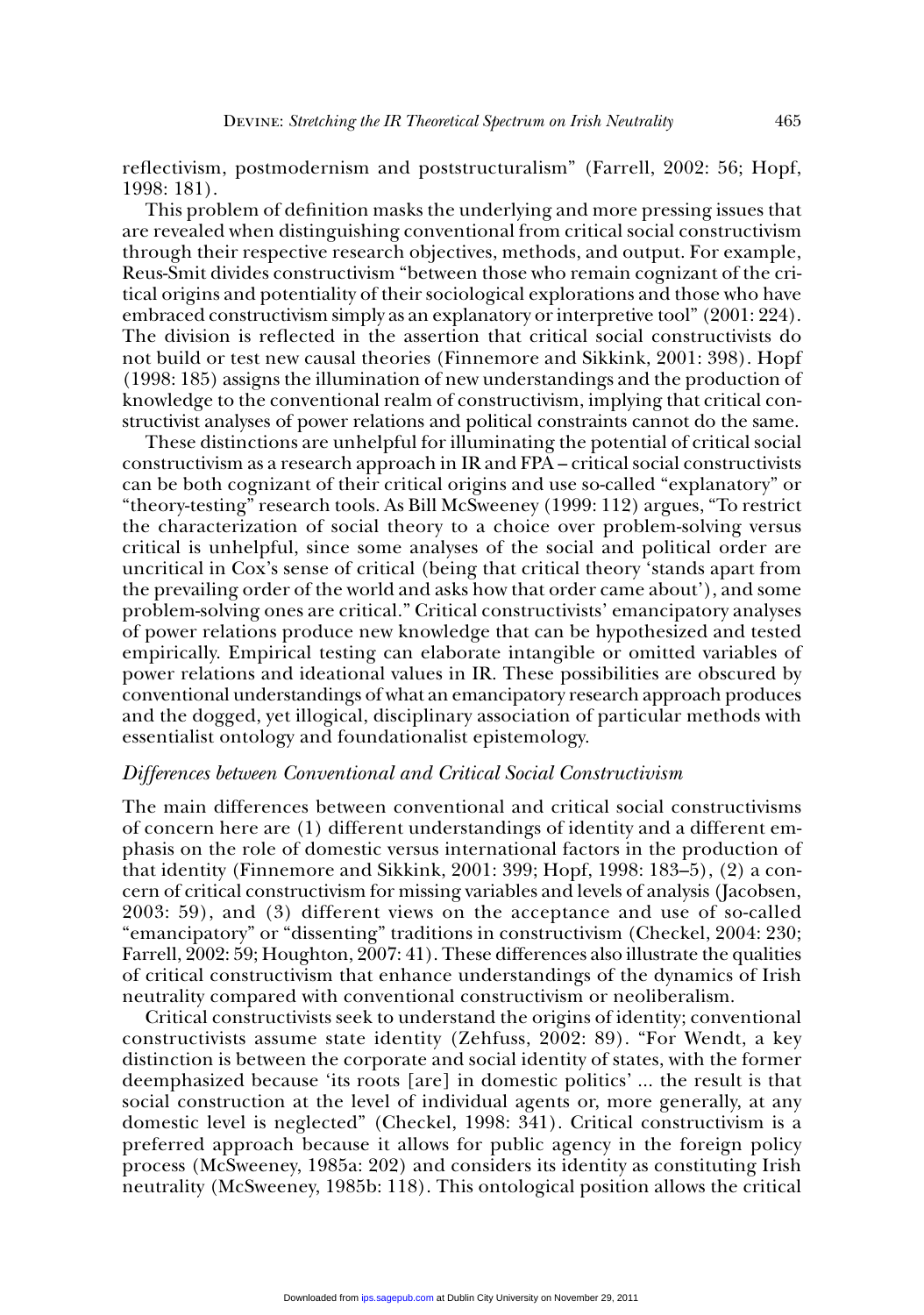distinction between governmental "state/foreign policy" identity and public "national/foreign policy" identity to be made and facilitates consideration of the role of power and alienation in the construction of competing foreign policy identities. In this paradigm, the exclusion of the public as a level of analysis in IR is political – a key point in attempts to understand the characteristics of Irish neutrality beyond those commonly identified in state and academic foreign policy discourses.

Hopf (1998: 182) suggests that "perhaps where constructivism is most conventional is in the area of methodology and epistemology"; for example, he points to the authors of the theoretical introduction to *The Culture of National Security* who vigorously, and perhaps defensively, deny that their authors use "any special interpretivist methodology." Thus, "The concern of Wendt to avoid a break with the explanatory model of neorealism ... has left its mark on the constructivist project" (McSweeney, 1999: 123). Conventional or mainstream academics tend to reject analytical modes or forms of analysis that challenge the scholarly status quo (Jacobsen, 2003: 39) and it is argued that the positioning of conventional constructivism as the "middle ground" of IR theory (Adler, 1997) excludes critical post-structuralist perspectives (Zehfuss, 2002: 260). A growing number of academics (Checkel, 2004: 239; Larsen, 2004: 66–7; Zehfuss, 2002) are advocating post-structuralist "methods" as part of the social constructivist approach to IR and FPA. This critical approach facilitates consideration of Irish national identity as a postcolonial phenomenon, which may explain why particular values are adhered to by the public and embodied in neutrality, for example the values of nonaggression and anti-imperialism, which can lead to opposition to perceived ideological or resource wars waged by "great powers."

# **Choosing Frameworks: Neoliberalism versus Critical Social Constructivism**

The differences between critical constructivism and conventional constructivism are similar to the differences between critical constructivism and the neoliberal paradigm. There are several reasons why critical constructivism is a better framework for understanding the internal dynamics of Irish neutrality than neoliberalism. Constructivism argues that the study of international relations must focus on the ideas and beliefs that inform the actors on the international scene as well as the shared understandings between them (Jackson and Sørensen, 2006), directing analysis toward the consideration of public concepts of and attitudes toward neutrality, whereas neorealism considers only the governmental concept and policy (ignoring the substate level of the public)<sup>2</sup> and neoliberalism considers public opinion only insofar as it influences government. The latter paradigms reject the premise that the public has agency in international relations in and of itself, outside of the structural powers of the "intermediary" of the government. Empirical manifestations of this agency in the case of Irish foreign policy include voting in referendums, engaging in discourses through state and media channels, and taking action, for example protest marches and bringing the state to court in support of neutrality. Although the effects of these public activities are difficult to isolate and measure, they can directly influence international politics, including institutions, peoples, governments, and agencies in other states.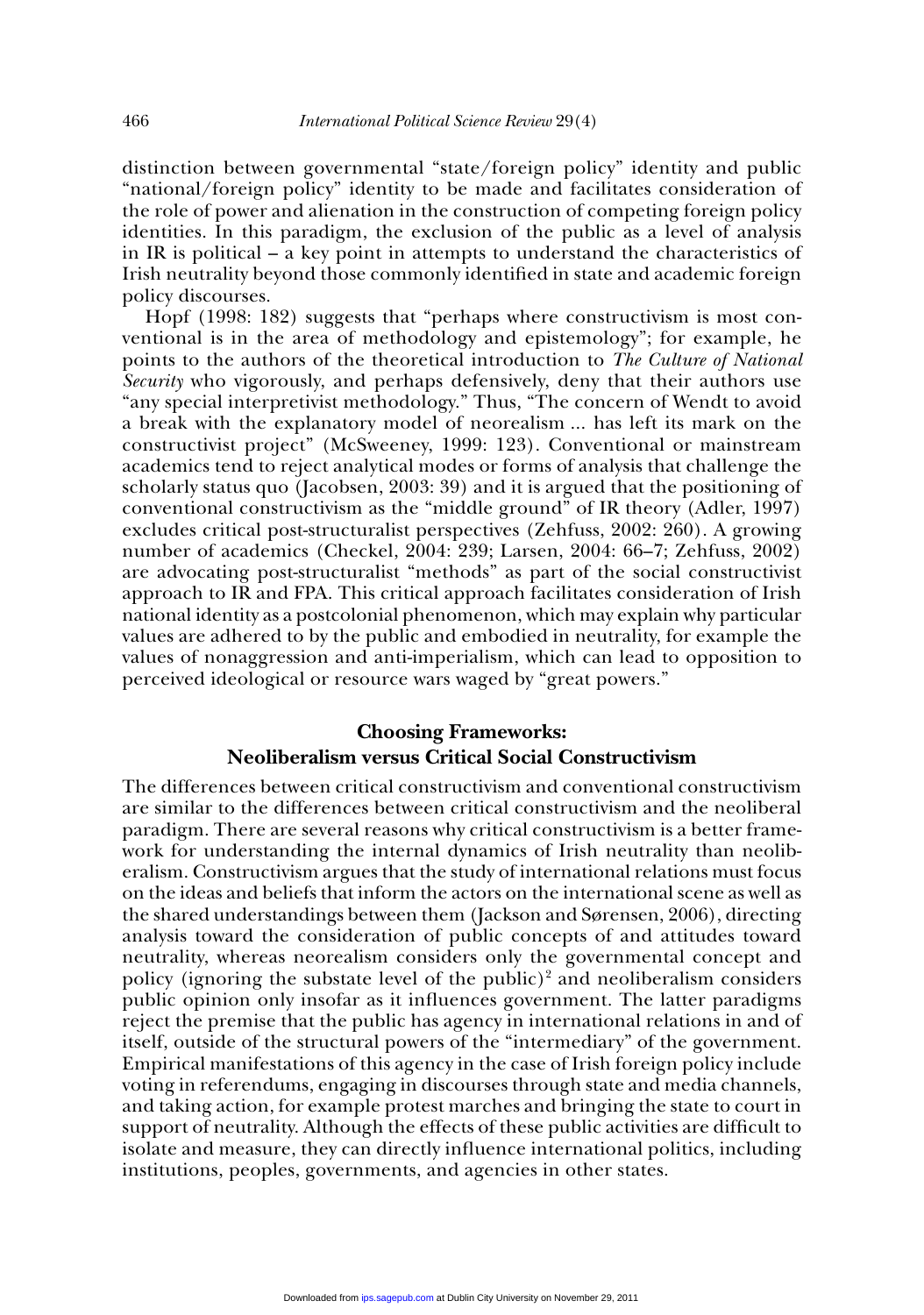Neoliberal institutionalism and conventional constructivism hold domestic politics constant and explore variance in the international arena (Gourevitch, 2002: 309); this shared systemic theorizing flattens the role of domestic politics to zero in order to see whether changes in states' environment alter their behavior. This is also the central premise of realism: assuming a unitary, rational state in order to examine the variance within the international system. Conventional constructivists and neoliberals follow the neorealists in adopting a "third image" perspective, focusing solely on interactions between unitary states. Everything that exists or occurs within the domestic realm is ignored (Reus-Smit, 2001: 219). As a result, the "neo-neo" theories and conventional constructivism are theoretically inadequate for understanding the dynamics of public agency and identity in the maintenance of Irish neutrality. Thus, "we must venture outside of the orthodox" to analyze these variables because "the questions raised by our concern about identity, nationalism and the state cannot be responded to from within the current mainstream of IR theory" (Tooze, 1996: xvi–xx).

# **Neoliberal Factors: Governmental Political Institutions, Interest Groups, Leaders, and Party Politics**

Jesse argues that political parties, political institutions, leaders, and interest groups are drivers of Irish neutrality rather than external factors such as the balance of power; therefore, neoliberalism is a superior framework to neorealism for understanding Irish neutrality. Considering the relative strength of these internal factors vis-à-vis the agency of the public, does critical social constructivism provide a superior framework to neoliberalism? First, some examples of the agency and behavior of these actors in situations in which Irish neutrality was perceived to be at stake are examined. Having established the relatively strong agency of the public, the second task is to look at whether the values, beliefs, and identity of the public are significant drivers of their attitudes toward (and by extension, their behavior in support of) the maintenance of Irish neutrality.

## *Governmental Decision-making Political Institutions and Interest Groups*

Political parties, governmental decision-making political institutions, leaders, and a majority of interest groups supported a "yes" vote in the EU Nice Treaty referendum held in Ireland on June 7, 2001. The referendum proposal was defeated, in part because the voters who turned out perceived threats to Irish neutrality arising from the Treaty (Sinnott, 2001: v). In response, the Irish government asked the EU Heads of State to declare that the Nice Treaty did not affect Irish "military" neutrality, and the government added a protocol promising to hold a referendum on joining a European Union military alliance in the future. In this instance, the public had a direct influence on international affairs in an attempt to maintain their conception of Irish neutrality, as the strength of public opinion forced neutrality onto the EU agenda, despite the efforts of well-funded, pro-Treaty interest groups, employers' groups, labor unions, major political parties, and the government. The neoliberal hypothesis that these actors have a definitive influence in the maintenance of active neutrality is weaker than social constructivism's hypothesis that the public has an equally significant role that is independent of these actors.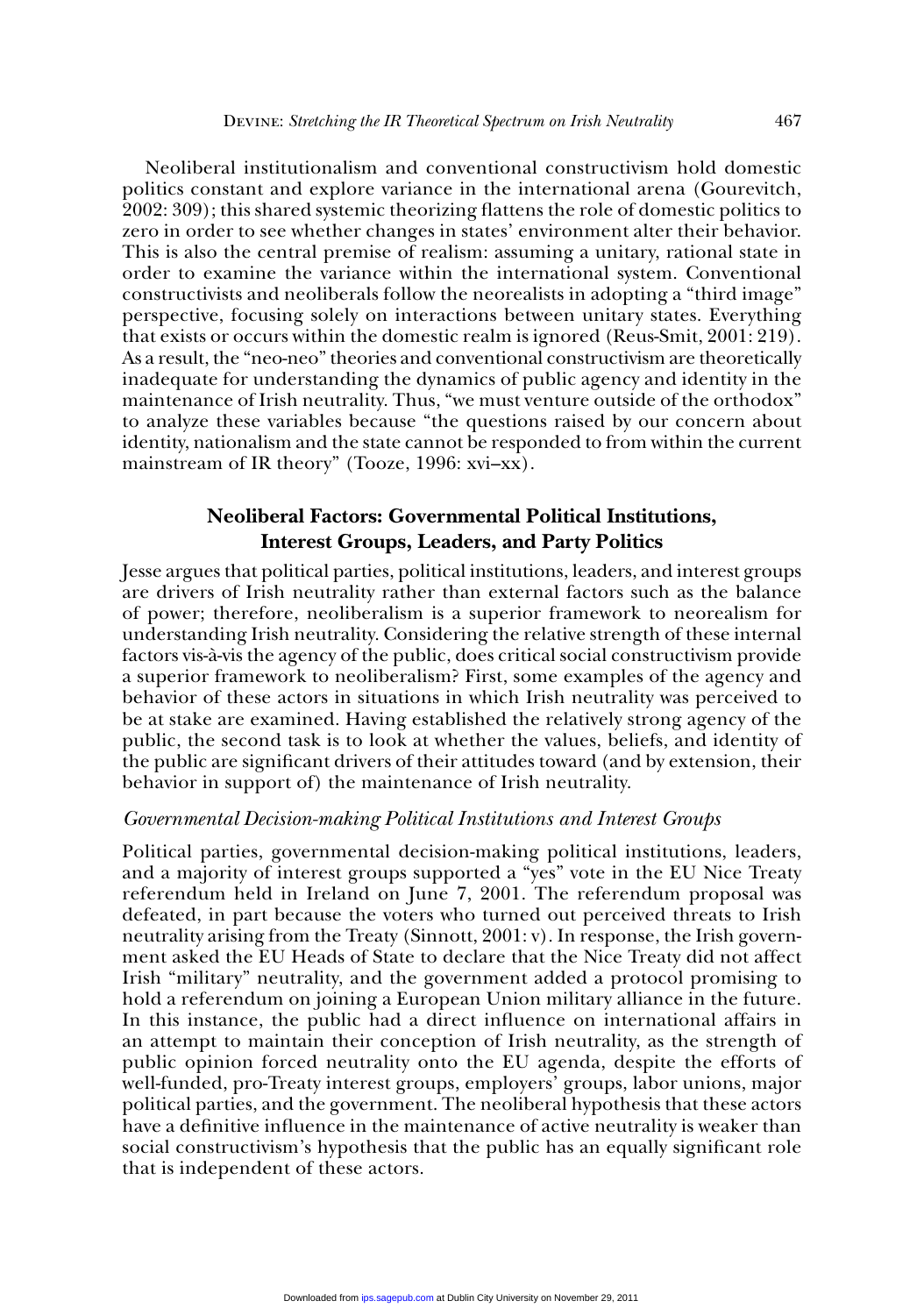Social constructivism's emphasis on the level of cognition and ideas as the medium and propellant of social action (Adler, 2002: 325) and its goal of identifying the intersubjective context within which deeds of one kind or another appear to be reasonable and therefore justifiable (Kubálková, 2001: 75) suggest the need to investigate governmental and public concepts of neutrality in order to explain the public's behavior (as a reflection of their opinion on the maintenance of neutrality) vis-à-vis that of governmental and substate actors.3 The "divergence of concepts" hypothesis is alluded to in a broadsheet newspaper editorial noting that Ireland's involvement in EU security and defense developments, such as participation in EU battle groups, does not affect the concept of neutrality "defined minimalistically by the Government as non-participation in military alliances" (*Irish Times*, 2006).

## *Leaders*

The difficulty in isolating the effect of public opinion as a direct determinant of the foreign policy process is compounded in the Irish case by a lack of research (Keatinge, 1973: 184). Nonetheless, it is possible to identify times when the Irish public constituency effectively controlled the capacity of Irish political leaders to participate in and influence international politics. During the 1970s and 1980s, Irish Taoisigh avoided participating in European Community post-summit leaders' discussions on the military aspects of European Political Cooperation because of public support for neutrality in Ireland. For example, despite his own deeply held personal convictions against Irish neutrality, the then Taoiseach, Garret FitzGerald, felt he had to absent himself from such discussions due to pressure to uphold neutrality (FitzGerald, 1988: 29; 1995). Furthermore, in the 1990s, Irish political elites have claimed that the public would determine the "pace and nature" of further European integration (Mitchell, in Sinnott, 1995b: v)<sup>4</sup> and successive governments have promised to leave the decision to abandon Irish neutrality and join an EU military alliance to the Irish people (Government of Ireland, 1996: 16; Seville Declaration, 2002), effectively casting the public as decision-makers on this aspect of neutrality and international politics and seemingly absenting themselves from their position, as designated by Robert Putnam (1988), between international negotiation and domestic political forces. This agency of the public is consistent with a social constructivist theoretical framework of understanding – more so than a neoliberal one.

### *Party Politics*

Neoliberalism posits that party politics is a significant internal factor supporting Irish neutrality. Consistency is held as an important basis of an actor's power in the realm of foreign policy (Hill, 1993: 324–5). Irish neutrality was argued to be at stake during the debate over Ireland's membership of Partnership for Peace (PfP) between 1995 and 1999. This era illustrates the questionable influence and consistency of party political actors, in particular Fianna Fáil, the largest political party in the state and one that has held power for 57 of the past 75 years, commanding the support of between four and five out of 10 members of the electorate, and claiming the title of "chief architect and defender of neutrality" (*Irish Times*, 1997).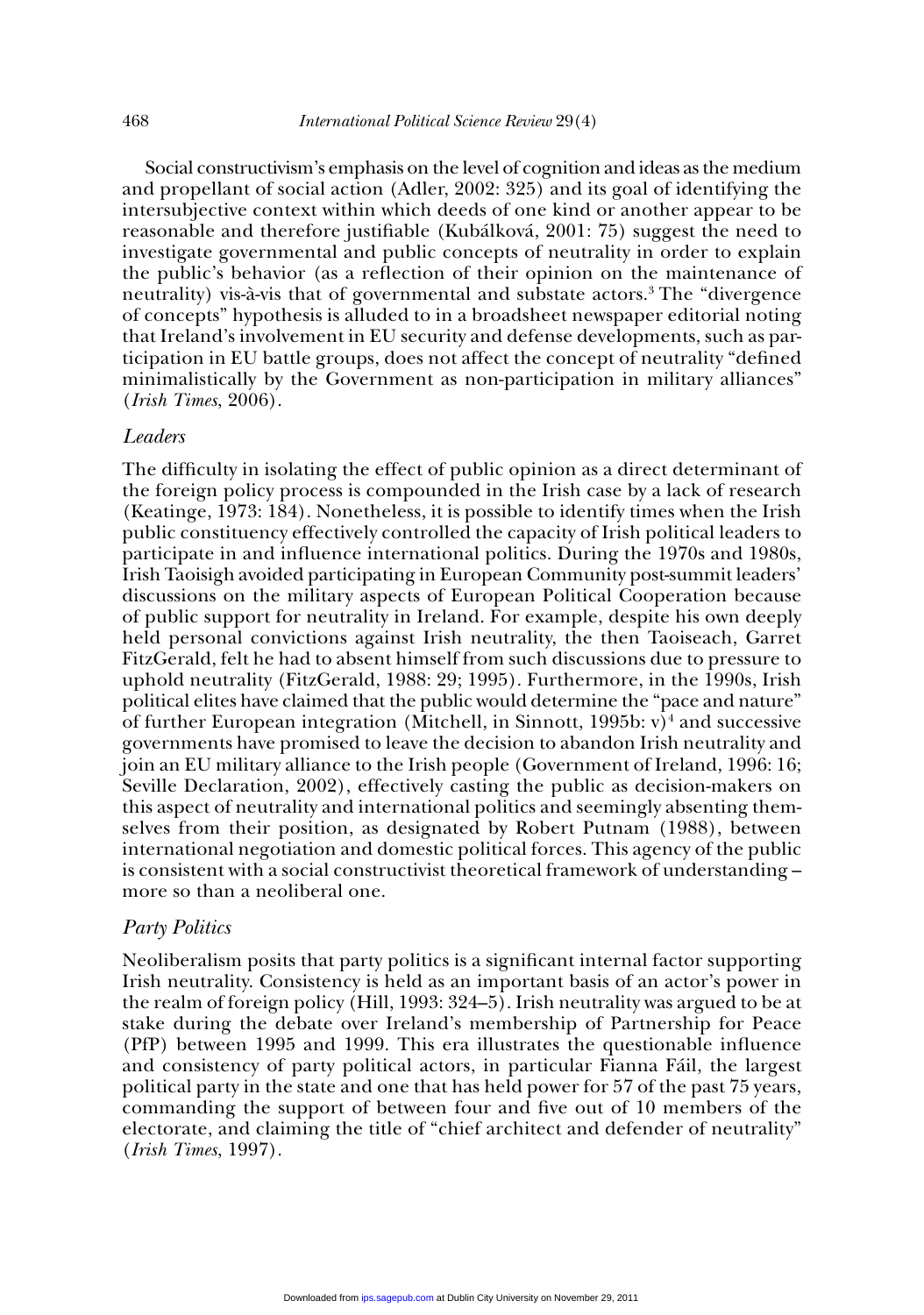Before assuming the role of Taoiseach in July 1997, party leader Bertie Ahern committed Fianna Fáil to holding a referendum on PfP membership (Fianna Fáil, 1997). Ahern conceived of Ireland's membership of PfP as "seen by other countries as a gratuitous signal that Ireland is moving away from its neutrality and towards gradual incorporation into NATO and WEU [Western European Union] in due course" and that any attempt to join without a referendum would be "a serious breach of faith and fundamentally undemocratic" (*Irish Times*, 1996). Nonetheless, shortly after regaining office, on October 5, 1999 the Fianna Fáil-led government implemented a decision to join PfP without a referendum, marking a U-turn in the party's position (*Irish Times*, 1999). This example points to the inconsistency of the neutrality concept of the largest political party when in power (a limited or negative concept) and when in opposition (a comprehensive or positive concept) and raises the question of whether the government is less consistent than the public in its views on neutrality. An analysis of public concepts of neutrality from 1985 through to 1992 cited by Jesse (2006: 20) argues that Irish public concepts of neutrality are "inconsistent" and "limited," indicating there may be little to choose between the public and governments on that score. Attention now turns to the evaluation of this hypothesis.

### **Reanalyzing Public Concepts of Irish Neutrality**

The critical element of constructivism demands cognizance of the theoretical assumptions underpinning academic analyses. Knud Erik Jørgensen argues that the realism of many academics means that "much tends to remain unexamined because implicit assumptions and deeply held beliefs among analysts tend to replace analysis. What is considered to be of minor or major importance tends to be identified *ex post*, rather than *a priori* and by means of theory-derived hypotheses" (1999: 113). With respect to reporting on survey data, Ole Holsti and James Rosenau (1986: 478) admit that "there are ways in which the patterns uncovered can be shaped by the premises and preconceptions of the researcher." There are three issues that hinder the analysis of public concepts of neutrality. First, the majority of academic and government discourses on Irish neutrality define it narrowly as nonparticipation in a military alliance.<sup>5</sup> Government elites have also claimed that this narrow definition is the concept held by the Irish public: Minister for State Tom Kitt declared in the Dáil that "the central and defining characteristic of Irish people in this area ... is our non-participation in military alliances" (*Irish Times*, 2003). This dominant discourse may channel researchers' perspectives to see this narrow concept rather than a broader, active concept of Irish neutrality.

Two other difficulties contribute to differences in interpretations of the data. The 1985 and 1992 data used in Karin Gilland's (2001) analysis were opinion polls undertaken on behalf of a newspaper, and the responses to the openended questions on the meaning of Irish neutrality had to be coded in a matter of hours. The Irish Social and Political Attitudes Survey (ISPAS) carried out in  $2001/02$  presented the first academic opportunity to code verbatim responses to this question, with the benefi t of a more favorable timescale. In addition, the 1985 and 1992 surveys were based on a quota sample of the population, whereas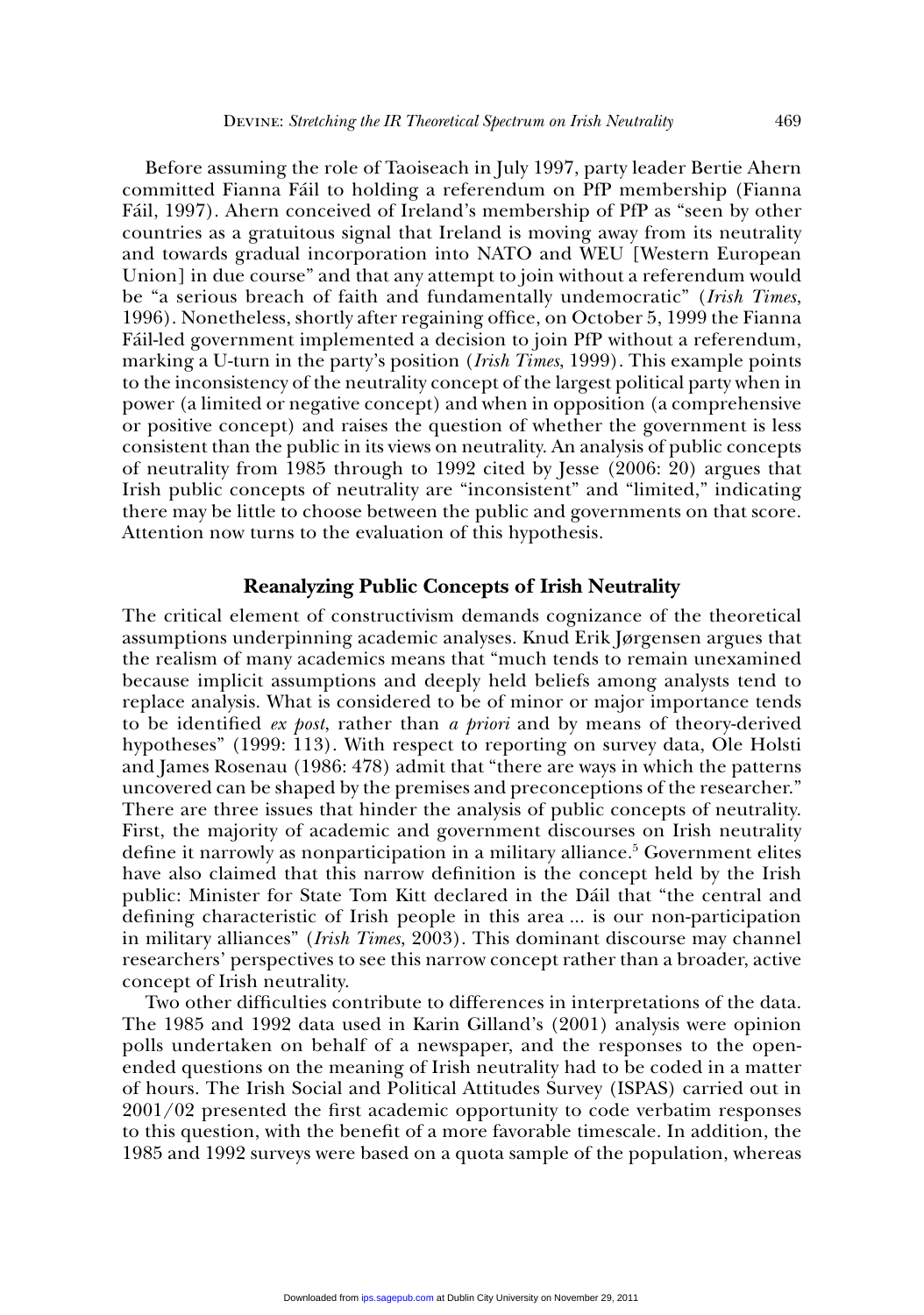the 2001/02 ISPAS survey was based on a random sample of the electorate (those aged over 18 and registered to vote). The lack of academic access to the 1985 and 1992 verbatim responses and code frames and the differing samples may contribute to a divergence in findings.

# *"Inconsistent" and "Limited"?*

There are two bases for an assumption of concept stability across the three decades of data collected on the meaning of Irish neutrality. Recalling the premise that Irish foreign policy "is a statement of the kind of people we are" (Government of Ireland, 1996: 55), the first is that deeply held personal values underpinning public concepts of neutrality and foreign policy identities are slow to change, in part because these values are a function of cultural and historical experience. The second basis concerns the stability of state foreign policy activity: "One could argue for a greater stability of public opinion in countries where a relative exclusion from the vagaries and tensions of the international environment results in a less active foreign policy" (Isernia et al., 2002: 204). Ireland does not engage in wars, nuclear posturing, and other "active" variables identified by Isernia et al.; Ireland was not affected by an international upheaval (2002: 205) or major new events (2002: 216) in the period preceding or during the conduct of the surveys. Theoretically, therefore, one should not expect capricious change in public attitudes or concepts.

Gilland characterizes the public view of neutrality as inconsistent because "the response category 'no military alliance, not in NATO' lost 12 percentage points and went from 23 percent in 1985 to 11 percent in 1992" (2001: 150–1). The people "who associated it [neutrality] with military alliances" were outnumbered by those "who did not know what neutrality meant to them" (Gilland, 2001: 151). A pluralist perspective of the original response category data in Table 1 (see Irish Opinion Poll Archive, 2006) offers an alternative interpretation. Gilland's figure of 23 percent is derived from collapsing together two very distinct categories of meaning: 5 percent of respondents who said Irish neutrality means "not part of NATO" and 18 percent of respondents who said Irish neutrality means "no alliance with other nations/we don't take sides." In the context of the ISPAS

| Survey: MRBI 22-23 April 1985                          |    | Survey: MRBI 8 June 1992                       |    |  |
|--------------------------------------------------------|----|------------------------------------------------|----|--|
| Response category                                      | %  | Response category                              | %  |  |
| We don't get involved in wars                          | 21 | We don't get involved in wars                  | 35 |  |
| Should stay as we are                                  | 12 | We should stay independent/as                  | 17 |  |
| No alliance with other nations/<br>we don't take sides | 18 | we are<br>No alliances, we don't take<br>sides |    |  |
| Not part of NATO                                       | 5  | We are not part of NATO                        | 9  |  |
| A free/independent state                               | 4  | We are a free/independent<br>country           | 8  |  |
| Don't know                                             | 31 | Don't know                                     | 21 |  |

table 1. *Original Response Category Data "What does Irish Neutrality Mean to You?"*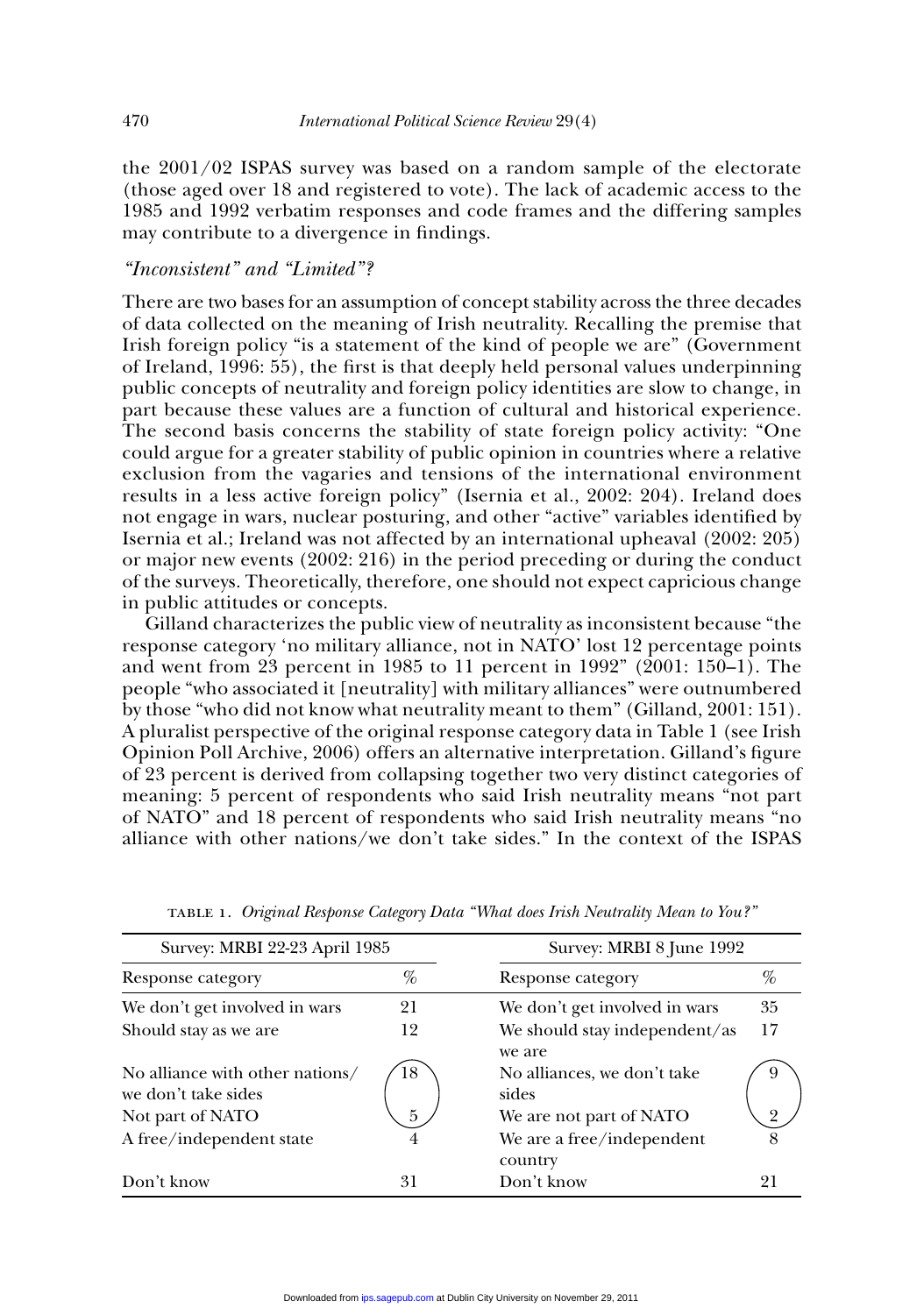verbatims, these "no side taken/no alliance with other nations" codes signify impartiality, that is, not being seen to be allied with or supporting a nation at war. The corresponding response category in the 1992 data that allegedly amounts to 11 percent is a total of 9 percent of respondents that said "we don't take sides, no alliances" and 2 percent of respondents mentioning "we are not part of NATO."

The breakdown<sup>6</sup> of the  $2001/02$  ISPAS data in Table 2 shows that the most strongly supported public concepts closely resemble the wider, "active" concept of neutrality that embodies characteristics such as peace promotion, nonaggression, the primacy of the UN, and the confinement of state military activity to UN peacekeeping, not being involved in wars, and maintaining Ireland's independence, identity, and independent foreign policy decision-making (in the context of "big power" pressure). Adding the 2001/02 data code 18 ("not involved in a defence alliance") to code  $11$  ("no NATO involvement") gives a total figure of 1.4 percent for the super-category "not in a military alliance." This is roughly equivalent to the "not part of NATO" 1985 and 1992 figures of 5 percent and 2 percent of the population, respectively. Impartiality-related codes in the 2001/02 data include

| Code           | $N=$ | Definition of Irish neutrality (first mentions) | %    |
|----------------|------|-------------------------------------------------|------|
| 13             | 24   | Peaceful/promotes peace/mediator                | 1.0  |
| 21/23          | 67   | No enemies/free from war/conscription           | 2.7  |
| $\overline{4}$ | 123  | Good thing                                      | 4.9  |
| 19             | 47   | Important/means a lot                           | 1.9  |
| 8              | 143  | Not involved in other countries' war            | 5.7  |
| 5              | 366  | Not involved in war/no war                      | 14.6 |
| $\overline{2}$ | 120  | Being neutral                                   | 4.8  |
| 14/15          | 71   | UN involvement/ peacekeeping only               | 2.9  |
| 7              | 119  | Independence/make own decisions                 | 4.7  |
| 26             | 93   | Ireland standing alone/minding own business     | 3.7  |
| 10             | 21   | Irish Identity                                  | 0.8  |
| 31             | 186  | No opinion                                      | 7.4  |
| 40             | 61   | No side taken in war/non-partisan               | 2.4  |
| $\theta$       | 151  | Don't know                                      | 6.0  |
| 57             | 96   | Right to decide to go to war                    | 3.8  |
| 18             | 25   | Not in defence alliance*                        | 1.0  |
| 39             | 4    | Military neutrality*                            | 0.2  |
| 11             | 9    | No NATO involvement                             | 0.4  |
| $\mathbf{1}$   | 140  | Nothing                                         | 5.6  |
| 29             | 15   | Disagree with it                                | 0.6  |
| 3              | 17   | Fence-sitting                                   | 0.7  |
|                | 614  | Other                                           | 24.4 |
| Total          | 2512 |                                                 | 100  |

table 2. *ISPAS 2001/2002 selected response category data for the question 'what does Irish neutrality mean to you?'*

\*government definition.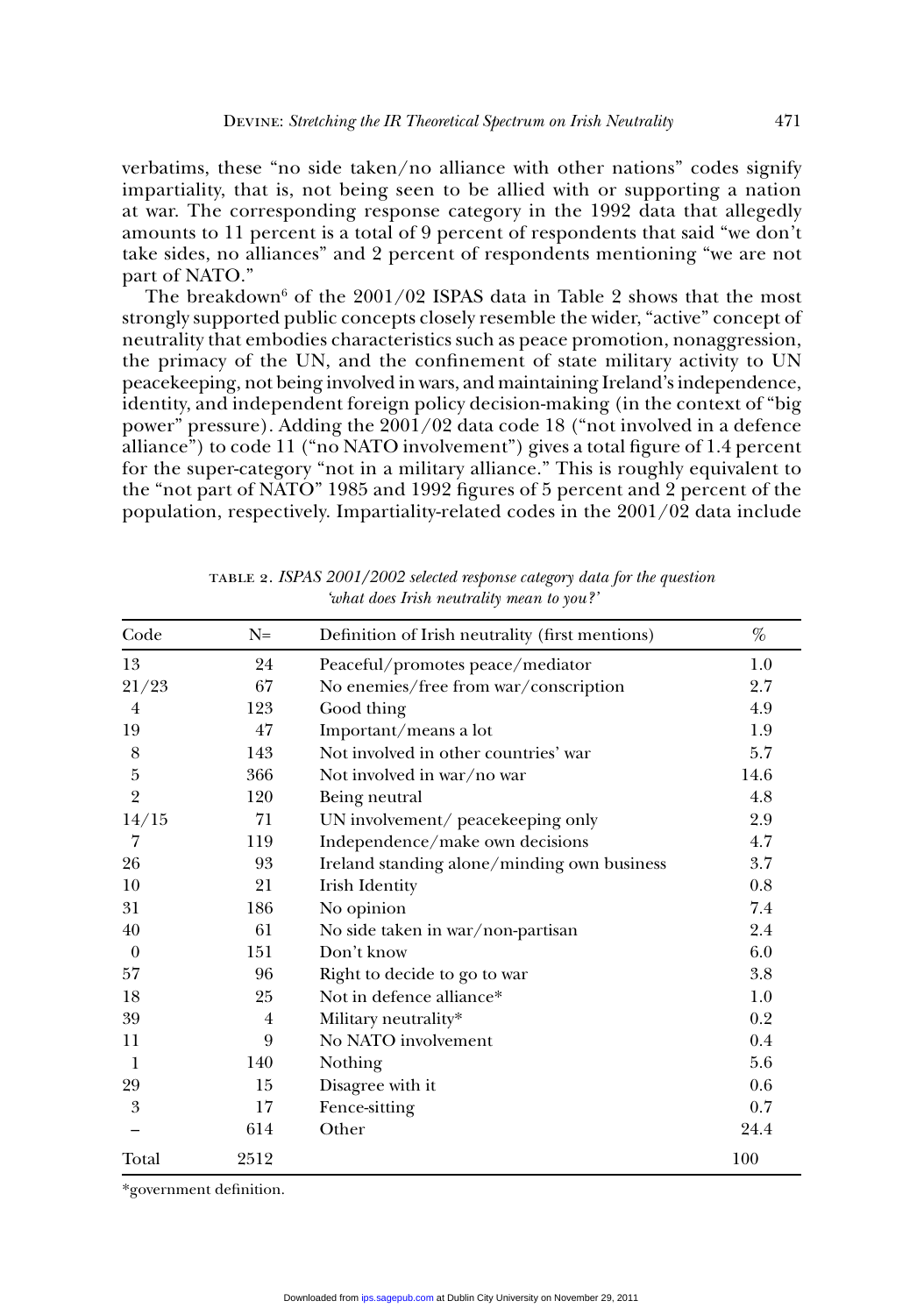code 40 ("no side taken in war/non-partisan") and code 26 ("Ireland standing alone/minding own business"), accounting for 6 percent of mentions. (Including code 2 ("being neutral [between aggressors]") brings total impartiality sentiment to 11 percent.)

In Gilland's (2001) analysis, themes relating to nonpartisanship or impartiality were coded into the categories "no alliances, we don't take sides" and "no alliance with other nations/we don't take sides" and subsequently written up as part of a super-category labeled "membership of a military alliance." Creating a "military alliance" super-category from the two "no alliance with other nations/we don't take sides" and "not part of NATO" codes effectively quadruples the number of people alleged to associate Irish neutrality with military alliances, but the two response categories are arguably too distinct in meaning to be collapsed together. Having the "membership of a military alliance" meaning (which has significantly less mentions than the impartiality codes) take precedence in the written presentation of these collapsed response categories is misleading, to the extent that elements of public concepts of neutrality, at best, are ignored and, at worst, are subsumed into a limited, realist concept of neutrality. If the above arguments are accepted, Gilland's claim that the meaning of Irish neutrality that is "associated with military alliances" has dropped from 25 percent to 11 percent between the 1985 and 1992 surveys cannot be sustained; the difference is between the 1985 figure of 5 percent and the 1992 figure of 2 percent, amounting to just 3 percent and as a result, the "inconsistency" claim (2001: 150) regarding public concepts of Irish neutrality is not sustained. In fact, significant elements of the public concepts of neutrality, such as the sovereignty and independence variables Jesse (2006) identifies as catalyzing Irish neutrality, are consistent over time. Table  $3$  shows the rank order $^7$  of the response categories and points to reasonable stability in the range of meanings of public concepts of Irish neutrality: the top four defi nitions of neutrality are "not getting involved in war," "independence/staying independent," "not taking sides [in wars]/impartiality," and "not possible/means nothing" (ISPAS, 2001/02; MRBI, 1985, 1992a, 1992b).

The most frequently mentioned meaning, "don't get involved in wars," correlates strongly with academic concepts of neutrality. For example, Jessup (1936: 156) claims, "the primary objective of a neutrality policy should be to keep out of war";

|                                                   | Rank order |          |       |                             |  |
|---------------------------------------------------|------------|----------|-------|-----------------------------|--|
| Survey responses                                  | April 1985 | May 1992 |       | June $1992 \quad 2001/2002$ |  |
| Don't get involved in wars                        | 9          |          |       |                             |  |
| Don't know                                        |            | 2        | 2     | 2                           |  |
| Independence/staying independent                  | 4          | 3        | 3     | 3                           |  |
| Don't take sides in wars/non-partisan/<br>neutral | 3          | 5        | 4     | 6                           |  |
| Means nothing/not possible                        | 8          | 4        | 6     | 4                           |  |
| Staying out of NATO/military<br>alliances         | $5\%$      | $2\%$    | $2\%$ | $1\%$                       |  |
| Don't know                                        | $31\%$     | 25%      | 21%   | 16%                         |  |

TABLE 3. Rank Order of Neutrality Definitions Offered by the Irish Public, 1985–2001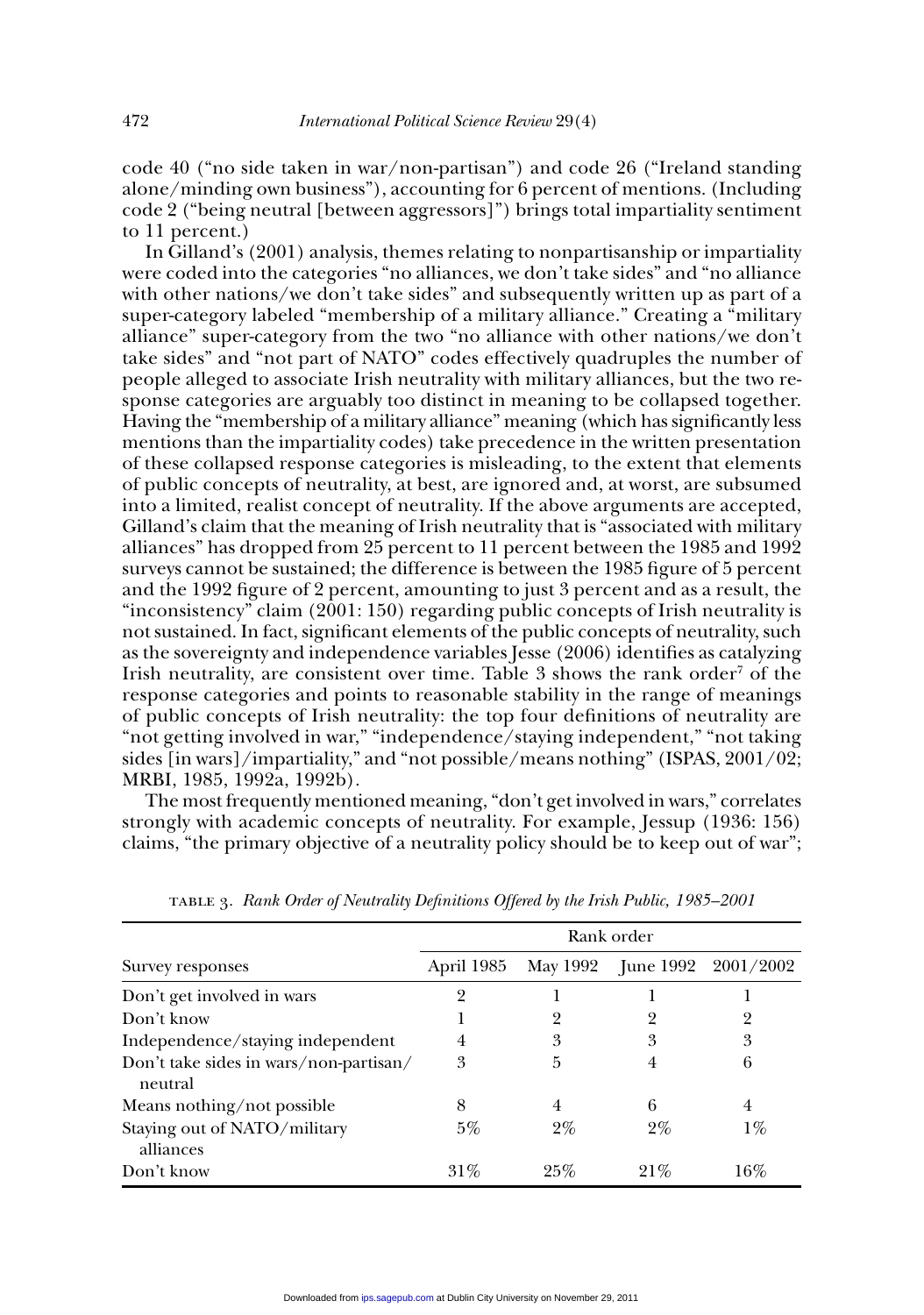for Goetschel (1999: 119), "being neutral means not taking part in military conflict"; and according to Calvocoressi (1996: 172), "neutrality was a general declaration of intent to remain out of any war which might occur." The second and third most popular public concepts, "independence/staying as we are" and "not taking sides," are methods to achieve the objective of staying out of wars and constitute important elements of neutrality.

# **Linking Values and Identity of the Public in Foreign Policy**

Understanding the public's concept of neutrality is central to explaining the role of identity as a driver of public opinion because there is theoretical and empirical evidence favoring the hypothesis of a relationship between the values embodied in the strongly supported public concept of Irish neutrality and the national identity of the Irish people portrayed internationally. In Ireland's first and only White Paper on Foreign Policy, the Irish government acknowledged that "Ireland's foreign policy is about much more than self interest. For many of us it is a statement of the kind of people we are" (Government of Ireland, 1996: 55) and that "the majority of the Irish people have always cherished Ireland's military neutrality, and recognise the positive values that inspire it, in peace-time as well as time of war" (Government of Ireland, 1996: 15). The White Paper states that "the values that underlie Ireland's policy of neutrality have therefore informed almost every aspect of our foreign policy" (Government of Ireland, 1996: 119) and cites an example of this using impartiality, an important element of the public concept of neutrality: "our international reputation for impartiality has enabled us to play a meaningful role in the preservation of peace in the world" (Government of Ireland, 1996: 119).

Theorists have argued that national interest depends on national identity, which is a construct in our minds describing and prescribing what we should think, feel, value, and ultimately, how we should behave in group-relevant situations. This identity has an internal (how groups imagine themselves) and external dimension and is a function of values (Dougherty and Pfaltzgraff, 2001: 95). Values and identity are interlinked; as Poole argues, "an identity is a form of inscription: as such, it embodies a specific evaluative point of view. All identities involve values and commitments, and the acquisition of identity means coming to accept these values and commitments" (1999: 46). In effect, the concept of Irish neutrality as understood by the Irish people is a refl ection of their values and a projection of their national identity in international affairs. Ireland is not a unique case in this respect, as this phenomenon is identified as a dynamic in other European neutral states' populations<sup>8</sup> and also in alliance states.<sup>9</sup> This theoretical move reflects the social constructivist emphasis on identity as a driver of foreign policy: this understanding of Irish neutrality will be evaluated in the next half of this article.

# **Evaluating the Drivers of Public Opinion on Neutrality**

Before discussing the results of the structural equation model, it is worth noting the issues raised by the use of statistical models within the critical strand of social constructivism. Because constructivist scholarship has taken on the meta-theoretical challenges issued during the Third Debate (Price and Reus-Smit, 2000: 1786), some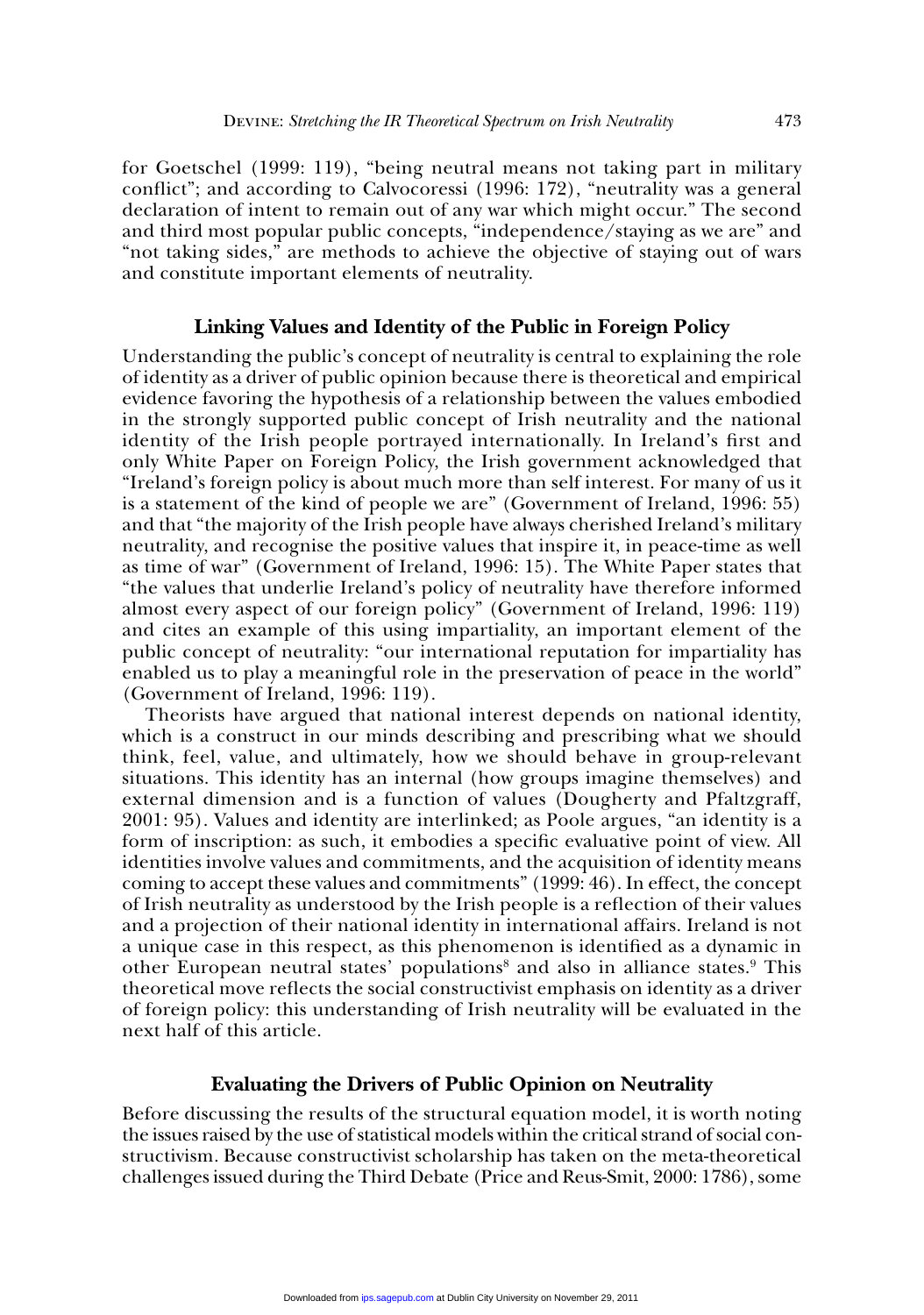critical constructivists have been associated with post-structuralist approaches and work within the school of critical theory. As regards testing theoretical hypotheses empirically, just as post-structuralist deconstruction is not anti-empirical (Der Derian,  $1997: 57$ , neither is critical social constructivism – it has a qualified foundationalist approach to the empirical, acknowledging the shifting notion of "reality" and the politicization of identifying what is "real" and what is possible. This foundationalism, in a Derridian sense, rejects the notion of a value-neutral reality (Zehfuss, 2002: 207).<sup>10</sup> There is a need to emphasize the fact that using statistical methods to evaluate data capturing political concepts does not render the concepts epistemologically incontestable (Jupille, 2005: 216). The structural equation model technique employed in this article uses a number of different but related statements to measure the values that are hypothesized to drive attitudes to neutrality; these multiple indicators are translated into an operationalized latent variable that is interpreted as an orientation. Theoretically, this is a less essentialized operationalization than other techniques, such as multiple regression analysis, that use one single measurement to represent a variable. The meaning is a little more open to interpretation – although hardcore positivists might see this as merely introducing more error. While the language used is different from that used by the interpretative camp of critical constructivism, nevertheless, the findings are important to understand, as they build on the results of prior interpretative analyses. This cognitive empirical approach to understanding neutrality fits into the concept of social constructivism as a substantive theory of politics: "The cognitivists, especially in Foreign Policy Analysis (FPA), are told that their studies ... are a coherent constructivist approach" (Wæver, 1997: 23–4).

### *Variables and Hypotheses*

Jesse  $(2006: 8)$  identifies factors such as hostile relations with Britain, the continuing separation of Northern Ireland, and notions of independence and sovereignty as drivers of Irish neutrality. There is plenty of support in the literature for the independence (Fanning, 1996: 14; Fisk, 1983: 39; Keatinge, 1984: 108), anti-British sentiment (Andrén, 1978: 174; Fanning, 1996: 145; Fisk, 1983: 76; Keatinge, 1989: 68; Kux, 1986: 36; Sundelius, 1987: 8), and Northern Ireland hypotheses (Karsh, 1988: 192; Keatinge, 1978: 112; Salmon, 1982: 205; Sundelius, 1987: 8). In this model, an "ethnocentrism" latent variable is substituted for anti-British sentiment, due to data limitations. In addition to these factors, the literature supports testing the notions of patriotism or identity (Fanning, 1996: 146; Keatinge, 1984: 6–7; McSweeney, 1985b: 119) and efficacy (Keatinge, 1978: 93) as drivers of neutrality, associated with social constructivist and realist dimensions of neutrality, respectively. The dependent latent variable comprising a zero to 10-point scale captures whether Ireland must remain neutral in all circumstances or give up its neutrality and whether neutrality is not at all important or very important. The data is derived from the ISPAS survey carried out during the winter of 2001 and spring of 2002, based on a random sample of the electorate (those aged over 18 and registered to vote).

#### *National Identity or Patriotism*

William Chittick has been trying to get the academic community to accept an identity dimension in models of public opinion on foreign policy (POFP) since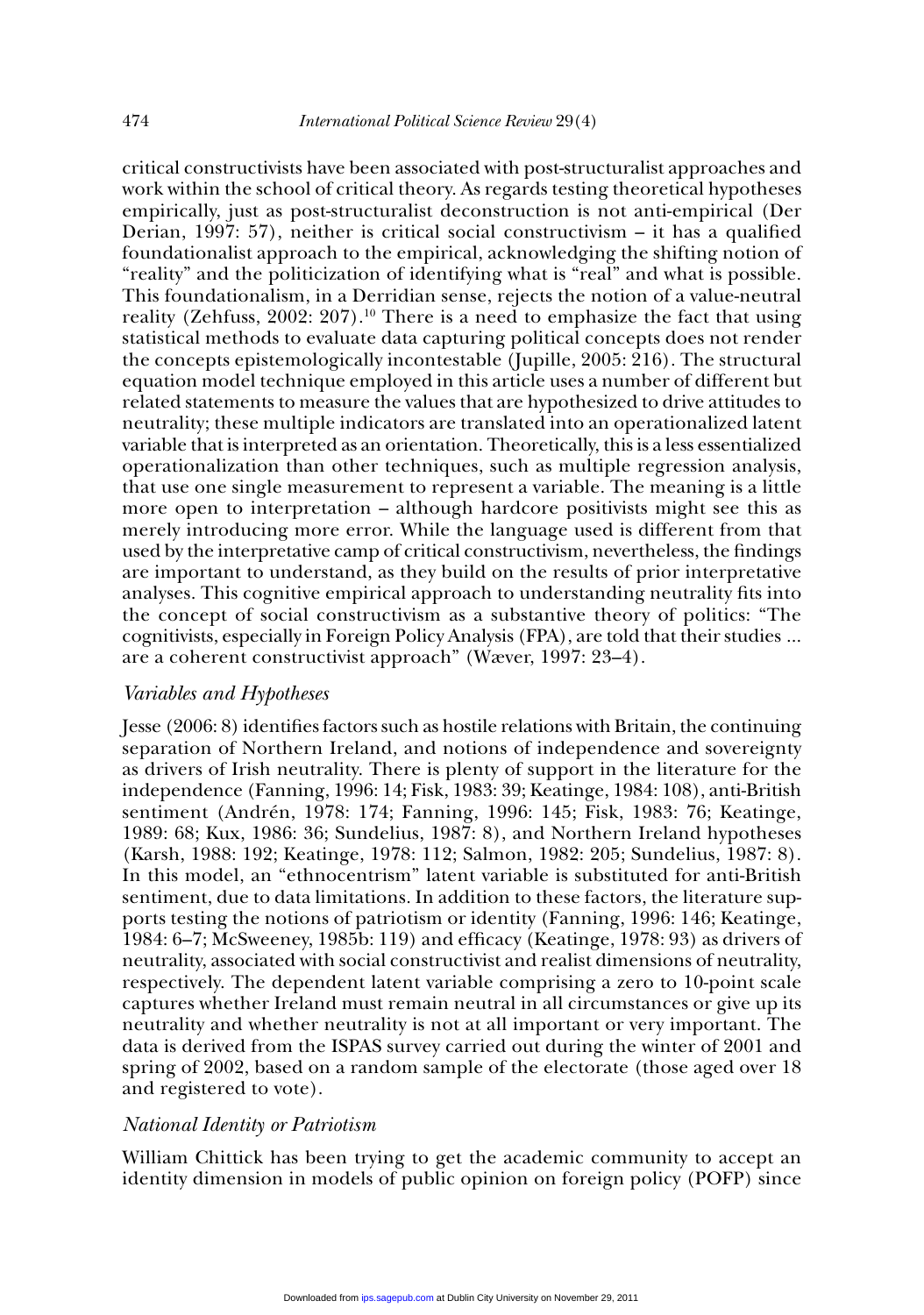the mid-1980s (Hart, 1995). Part of the difficulty is probably due to the lack of a theoretical framework supporting the introduction of an identity dimension. Although many POFP analysts have linked dimensions to "venerable IR theories of realism and liberalism" (Bjereld and Ekengren, 1999: 515), to date, social constructivism has not featured in the POFP literature as a suitable theoretical avenue, probably because it only became influential as a tradition in IR in the late 1990s and early 2000s (Weber, 2001: 60), compounded by the fact that "IR constructivism is at a preliminary stage only; much work still remains before it becomes a normal and taken-for-granted way of doing IR theory and research" (Adler, 2002: 111). Outside of the POFP literature, the relationship between neutrality and national identity has been identified by Irish history and politics academics, for example Ronan Fanning notes that "no Irish government would be so foolhardy as to underestimate the fierce hold on the popular imagination of the historic bond between Irish neutrality and Irish identity" (1996: 146). This literature, combined with the theoretical reasons discussed earlier, supports the proposed hypothesis that an attachment to Irish national identity (operationalized in Table 4) is related to an attachment to neutrality.<sup>11</sup>

Notably, identity is a factor in analyses of European neutrality, that is, of Sweden, Switzerland, Austria, and Finland. In the Swedish case, Annical Kronsell and Erika Svedberg (2001: 154), quoting from Wæver (2002), argue that "A collective identity was shaped by the neutrality doctrine ... the neutrality doctrine can be seen as 'the state's external projection of itself into the world.'" Ann-Sofie Dahl claims "it is important to understand the position which neutrality has occupied generally in Swedish society. Neutrality evolved over the years from merely the security doctrine of the country to become a central tenet of Swedish national identity" (1997: 20). The former President of the Swiss Confederation, Max Petitpierre, argued that Swiss "neutrality's justification does not lie in foreign opinion, even though this is important to us and we must seek to inform it and influence it. Justification lies above all in our own conviction that in breaking away from neutrality we would lose our national character" (Ogley, 1970: 180). Furthermore, Jean Freymond explains that "neutrality became and remains the guiding principle of Swiss foreign policy, not only in the eyes of the authorities, but even more for public opinion, to the extent that it has become one of the components of Swiss identity" (1990: 181). Analyzing Austrian neutrality, Hans Thalberg surmised that "neutrality has to reflect the general character and temperament of a nation" (1989: 236). In a discussion of Finnish neutrality, Pertti Joenniemi argues that "neutrality is not only a role or status; it also connotes a more general foreign-policy profile or identity" (1989: 58).

| Variable label | Question wording                                                                                  | Scale   |
|----------------|---------------------------------------------------------------------------------------------------|---------|
| citizen        | I would rather be a citizen of Ireland than of any other<br>country in the world                  | $1 - 7$ |
| proud          | Would you say you are very proud, quite proud, not very<br>proud or not at all proud to be Irish? | $1 - 4$ |
| important      | Overall, how important is it to you that you are 'Irish' or<br>[other nationality]                | $1 - 4$ |

table 4. *Patriotism Indicators*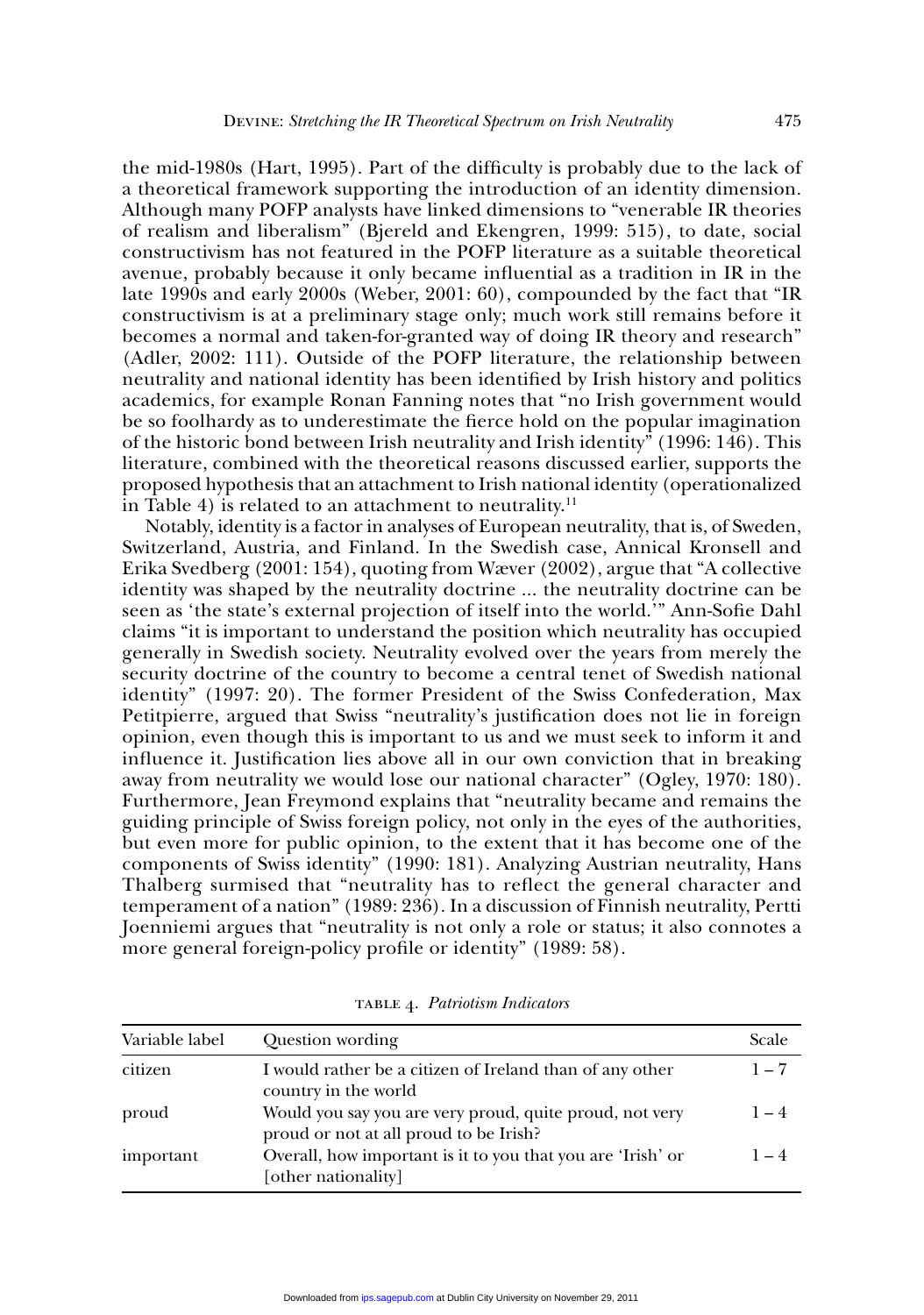# *Independence and Sovereignty*

The modern history and politics literatures on Irish neutrality posit independence and sovereignty as key factors underpinning Ireland's neutrality; the former also makes explicit reference to public attitudes in this respect. Robert Fisk dubbed Ireland's neutrality in the Second World War "a publicly non-aligned independence that finally demonstrated the sovereignty of de Valera's state and her break with the Empire" (Fisk, 1983: 39; see also Fanning, 1996: 139; Karsh, 1988: 192; Vukadinovic, 1989: 41–2). Patrick Keatinge (1978: 73) notes a "psychological need" in Irish people "for a dramatic manifestation of independence," a factor, he argues, that underpinned people's reluctance to question the doctrine of neutrality. Due to the strong association of neutrality with independence, it is hypothesized that independence (see Table 5) should be a significant factor structuring attitudes to Irish neutrality – the more an individual favors Irish independence, the more that person should favor the maintenance of Irish neutrality.12

| Variable label | Question wording                                                                                                                                                                                                                                 | Scale    |
|----------------|--------------------------------------------------------------------------------------------------------------------------------------------------------------------------------------------------------------------------------------------------|----------|
| EU unification | European Unification has gone too far $\rightarrow$ not far enough                                                                                                                                                                               | $0 - 10$ |
| Unite/Indep    | Ireland should do all it can to unite fully with the<br>$EU \rightarrow$ protect independence                                                                                                                                                    | $0 - 10$ |
| EU memb        | Ireland's membership of the European Union is a bad<br>thing $\rightarrow$ a good thing                                                                                                                                                          | $0 - 10$ |
| Nice I         | I would like you to imagine you are voting on the next<br>referendum on the Nice Treaty [Nice II]. Where would you<br>place yourself on a scale of 1 to 7? $[1 \rightarrow \text{definitely in favour}$ ;<br>$7 \rightarrow$ definitely against] | $1 - 7$  |

table 5. *Independence Indicators*

# *Northern Ireland*

The comparative literature cites Northern Ireland as an important dynamic of Irish neutrality, for example Bengt Sundelius (1987: 8) declares that Irish neutrality "is intimately linked to the unsettled question of Northern Ireland" and Keatinge  $(1972: 439)$  posits Irish neutrality as "a symbol of two of the most emotionally charged Irish national aspirations," that is, independence and unification of the island. Efraim Karsh argues "neutrality has been both a product of the painful question of Partition and a means for its solution" (1988: 192). Many academics recall the British government's attempts to involve Ireland in the Second World War by floating reunification proposals (Keatinge, 1978: 110–11), which Eamon de Valera consistently refused. Although Róisín Doherty acknowledges that "partition was not the primary motivation for neutrality, sovereignty was more important to de Valera," she maintains that "the impression among the general public was different" (2002: 41). As academic discussions of the links between Northern Ireland and neutrality refer only to the level of statesmanship and there has been no convincing evidence that the issue embedded itself in the public mind, it is hypothesized that attitudes to the Northern Ireland question (operationalized in Table 6) should have little bearing on attitudes to Irish neutrality.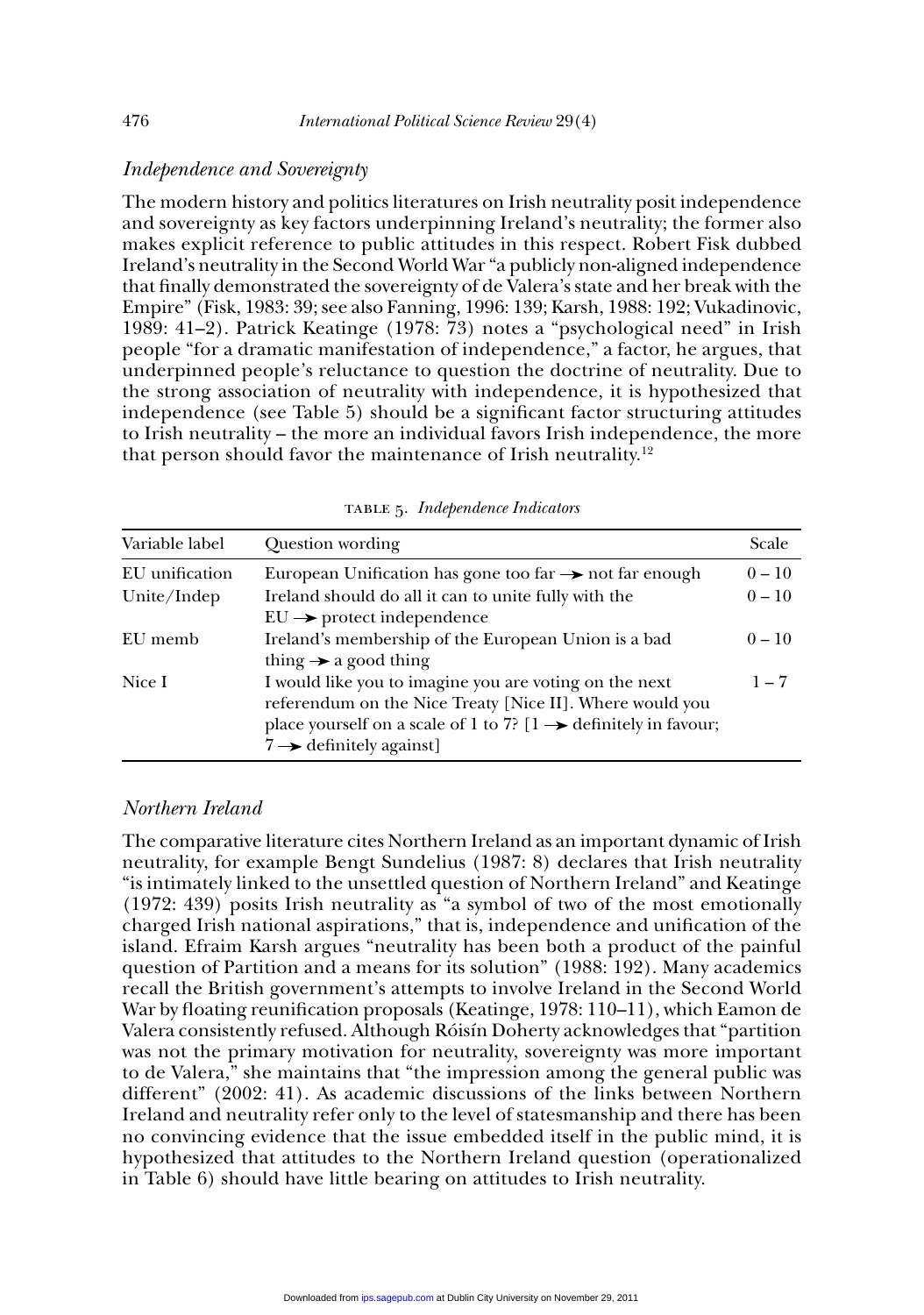| Variable label | Question wording                                                                                                                                         | Scale    |
|----------------|----------------------------------------------------------------------------------------------------------------------------------------------------------|----------|
| united/sep     | It is essential that all of Ireland becomes united in one<br>state $\rightarrow$ the different parts of Ireland are best left as<br>separate states      | $0 - 10$ |
| reunify        | The long term policy for Northern Ireland should be to<br>reunify with the rest of Ireland [disagree → agree]                                            | $1 - 7$  |
| Brit say       | The British government should continue to have a lot of<br>say in the way Northern Ireland is run [disagree $\rightarrow$ agree]                         | $1 - 7$  |
| withdraw       | The British government should declare its intention to<br>withdraw from Northern Ireland at a fixed date in the<br>future [disagree $\rightarrow$ agree] | $1 - 7$  |

table 6. *Northern Ireland Indicators*

## *Ethnocentrism*

With only one indicator to estimate an anti-British latent construct, a wider theoretical perspective was taken in relation to this issue: rather than focus on one specific "outgroup," such as "the British" or the "English," an international and widely used "ethnocentrism" latent orientation is employed in the model. Jon Hurwitz and Mark Peffley (1987: 1108) define ethnocentrism as "the belief that one's country is superior to all others" and make a link between ethnocentrism's fostering of a self-centered and parochial view of the world and a tendency toward isolationism. Peter Schmidt and Aribert Heyder (2000: 27) identify two dimensions of ethnocentrism: a phenomenon of cultural narrowness and the overevaluation or idealization of the in-group. The cultural effect of Ireland's postcolonial legacy and the notable persistence of a self-critical discourse in the media indicate the small likelihood of "national superiority" and "blind nationalist" tendencies among the Irish population; that said, several realist academics (Doherty, 2002: 30; Fanning, 1996: 142–3; FitzGerald, 1995; Salmon, 1989) who maintain that Irish neutrality is a myth have alleged pietistic inclinations among some neutrality supporters, emboldened by an image of neutrality as a morally superior foreign policy option. As realist thinking drives the hypothesized link, ethnocentrism (see Table 7) is not expected to be a significant dynamic of Irish public opinion on neutrality.

| Variable label | Question wording                                                                                      | Scale   |
|----------------|-------------------------------------------------------------------------------------------------------|---------|
| interests      | Ireland should always follow its own interests, even if this<br>leads to conflicts with other nations | $1 - 7$ |
| wrong          | Irish people should support their country even when it<br>is wrong                                    | $1 - 7$ |
| Ireland better | Generally speaking, Ireland is a better country than most<br>countries                                | $1 - 7$ |
| Like Irish     | The world would be a better place if people from other<br>countries were more like the Irish          | $1 - 7$ |

table 7. *Ethnocentrism Indicators*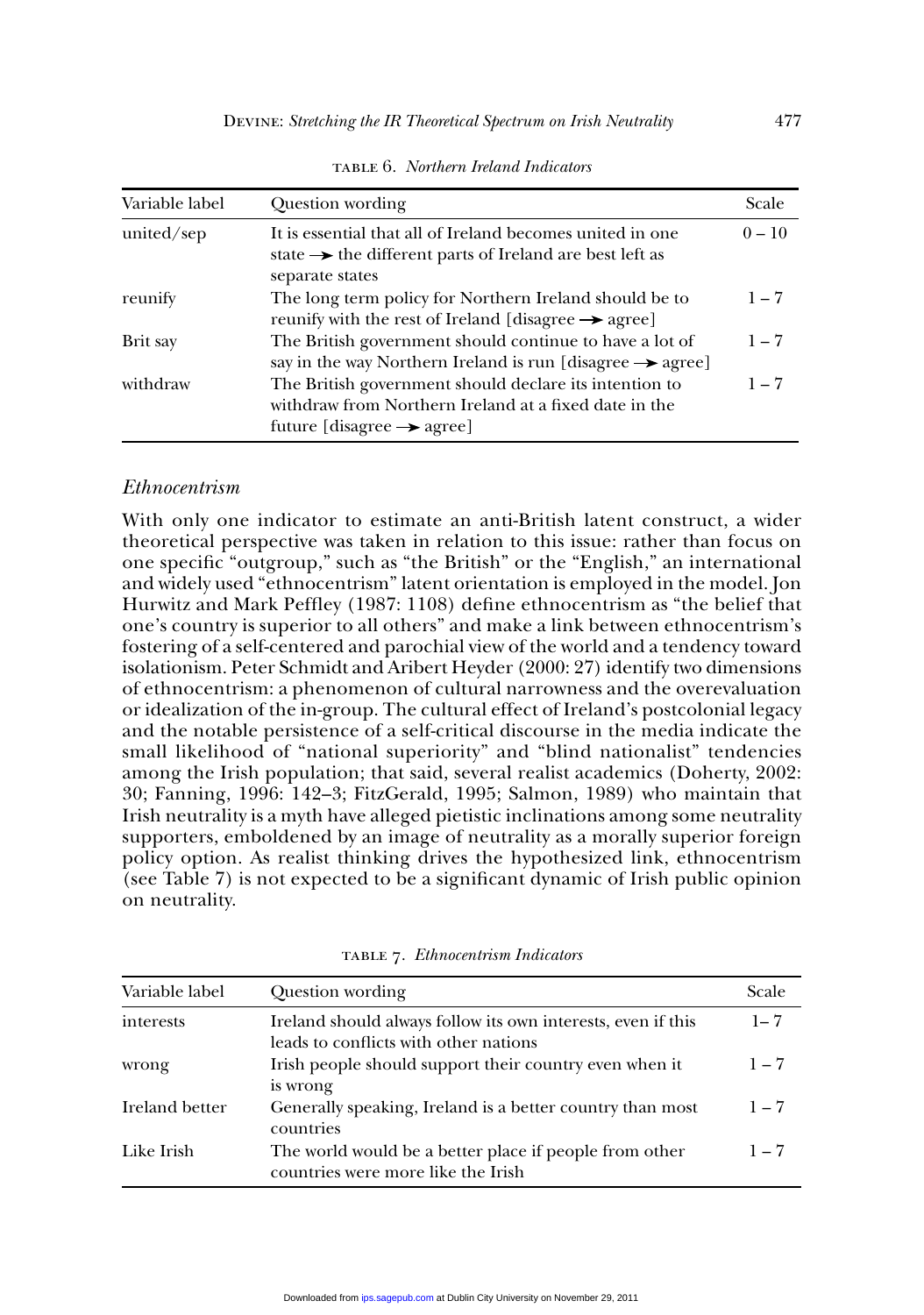# *Efficacy*

Another dynamic of neutrality that frequently appears in the foreign policy literature is the realist notion of efficacy, reflecting perceived levels of power. Neutrality violates the realist power assumption because "neutrality is the opposite of a typical policy followed by a small state" (Karsh, 1988: 4). The neorealist paradigm expects "small" states to seek security with other states in a military alliance because their low levels of efficacy hamper survival in an anarchic world. The Irish government believes that "Ireland is a small country with a limited capacity to influence its external environment" (Government of Ireland,  $2000: 3.2.1$ ) and the public may share this view. The efficacy latent variable in this model comprises a personal concept of efficacy (defined as "the feeling that individual political action does have, or can have, an impact upon the political process" (Acock et al., 1985: 1063), a measure concerning the government's ability to influence factors affecting Ireland given the pressure of external factors, and a third concerning the influence of political parties (see Table 8). Given that the link between neutrality and efficacy is a realist-based "costs and benefits" hypothesis existing at the state–government level, it is hypothesized that efficacy is not a significant determinant of attitudes to neutrality.

| Variable label | Question wording                                                                                                       | Scale   |
|----------------|------------------------------------------------------------------------------------------------------------------------|---------|
| govt           | In today's world, an Irish government can't really<br>influence what happens in this country. [Disagree–Agree]         | $1 - 7$ |
| person         | The ordinary person has no influence on politics.<br>[Disagree-Agree]                                                  | $1 - 7$ |
| party          | It doesn't really matter which political party is in power,<br>in the end things go on much the same. [Disagree–Agree] | $1 - 7$ |

TABLE 8. Efficacy Indicators

The evaluation of the measurement model concerns the extent to which the observed variables are actually measuring the hypothesized latent variables (see Figure 1). The relationships between the observed variables and the latent variables are indicated by the factor loadings. Factor loadings are interpreted as unstandardized regression coefficients that estimate the direct effects of the factors on the indicators (Kline, 1998: 207); they indicate expected change in the indicator given a 1-point increase in the factor (Kline, 1998: 215). In this model  $(n = 1855)$ , all of the unstandardized loadings that are not fixed to 1.0 to scale factors are significant at the .01 level and all of the error variances are different from zero and significant at the .01 level. Overall, the measurement model appears to perform well, helped by the fact that each latent variable is represented by at least three indicators that are psychometrically sound.

The evaluation of the structural model concerns the relationship between the neutrality, independence, patriotism, efficacy, ethnocentrism, and Northern Ireland latent variables. The statistical significance of parameter estimates (magnitude) and the direction (positive or negative coefficients) are required, to provide a meaningful interpretation of the results. The use of a correlation matrix results in more conservative estimates of parameter statistical significance (Kelloway, 1998: 19). Another important measure is the assessment of the "fit" of the data to the model, specifically, the comparative fit of the default model to the data vis-à-vis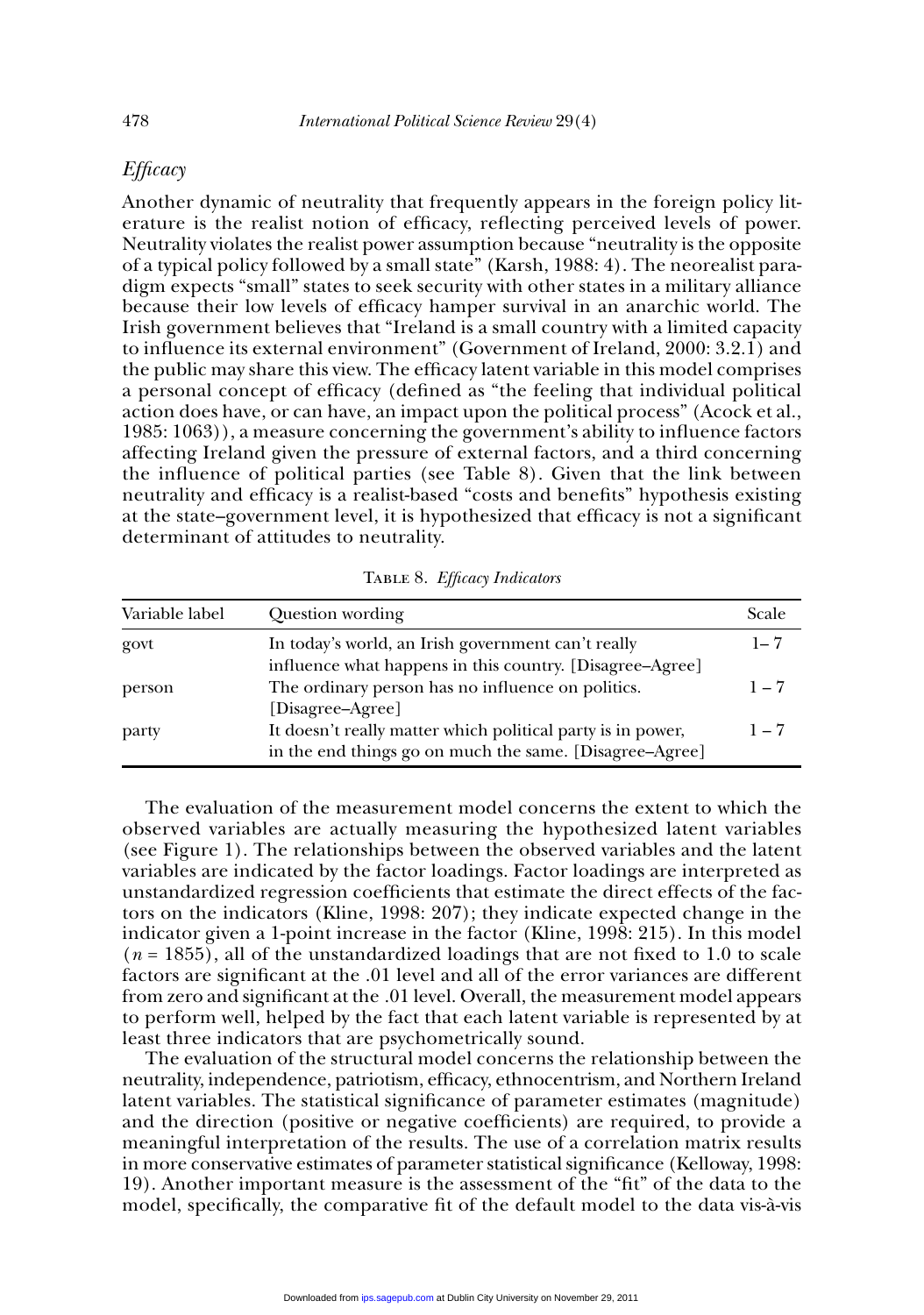the null model (Kelloway, 1998: 29). The goodness-of-fi t statistics that evaluate the overall fit of the model are included. The RMSEA figure is the root mean square error of approximation and estimates how well the model would fit with the population matrix if it were available; a figure of less than 0.05 indicates a "close fit" (Arbuckle and Wothke, 1999: 402–3; Byrne, 2001: 84–5). Pclose provides a test of close fit and it should approximate 1.00; specifically, it is a "p-value" for testing the null hypothesis that the population RMSEA is no greater than .05 (see Figure 1).

Looking at the regression weights of the five latent variables shown in Table 9, only the two hypothesized determinants of public support for Irish neutrality,



fi gure 1. *The Result of Structural Equations Model of Public Opinion*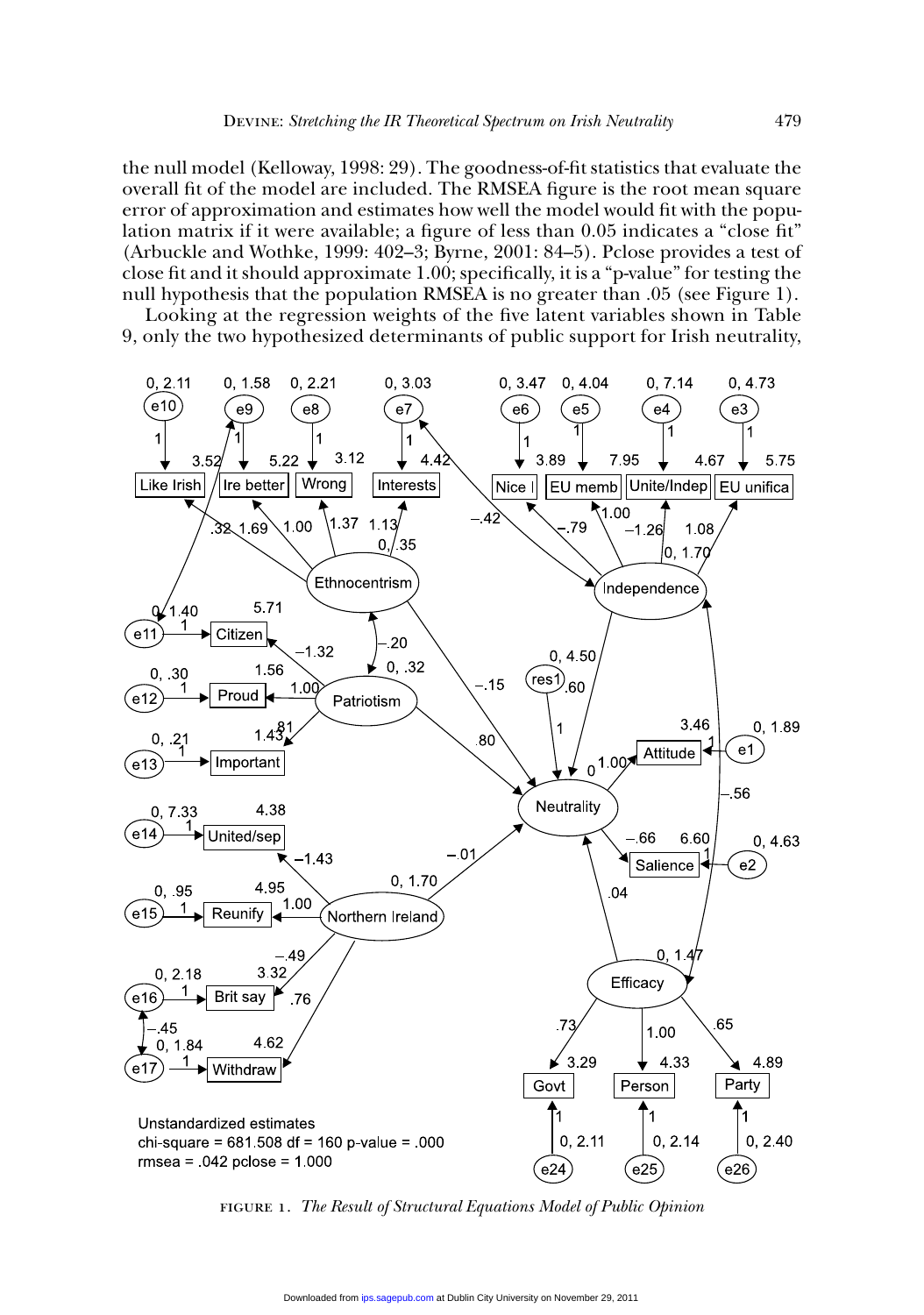independence and patriotism, show statistically significant parameter estimates and positive relationships (.6 and .8, respectively) with the neutrality latent variable. In comparison, the efficacy  $(.04)$ , Northern Ireland  $(-.01)$ , and ethnocentrism  $(-.15)$  parameters are weak and are not statistically significant. Many public opinion researchers connect these types of "domain beliefs to international relations theory – realism and idealism" (for a list of researchers, see Jenkins-Smith, 2004: 291). The relative strength of the independence and patriotism factors in the model confirms the importance of these two drivers in the maintenance of Irish neutrality and the theoretical relevance of the social constructivist framework that considers the identity factor in foreign policy analysis. Jesse (2006) calls for ways to understand both sovereignty and identity as two central dynamics of Irish neutrality. Arguably, there is a dynamic of interdependence between these two factors, for example Keatinge (1984: 6–7) and Fanning (1996: 137) theorize interaction at the level of the state. Fanning (1996: 140) sees the interplay at work at the level of the public: "by the end of the Second World War neutrality had become what it largely remains in the popular mind until today: the hallmark of independence, a badge of patriotic honour inextricably linked with the popular perception of Irish national identity." The relationship between independence and patriotism is symbiotic.

#### **Conclusions**

For Jesse (2006: 8) "it is obvious that realist theory grossly underestimates the contributions of domestic factors to the establishment and maintenance of Irish neutrality." Neoliberalism is not the best alternative framework because it accords public opinion agency in foreign policy only through governments; as the Irish government's concept of neutrality does not reflect or capture public concepts of neutrality, government, in this case, is an unlikely representative intermediary. Jesse's (2006: 23, 25) argument that the development of a security identity that is tied to nationalism and independence contributes to the continuation of neutrality is supported, but is inconsistent with claims that liberal theories give a better understanding of continued Irish neutrality (2006: 23) because identity and independence are the drivers underpinning the agency of the Irish public in maintaining Irish neutrality, and liberal theories, unlike critical constructivism, do not seriously consider identity as a variable in state foreign policy or as a driver of public support for foreign policy. This identity-based neutrality dynamic suggests there will be stability in the Irish population's support for Irish neutrality, as radical short-term change in the identity (and values) of mass publics is rare. This has implications for the future referendum on Irish neutrality in the context of governments' agreement to create a European Union military alliance.

| Dependent variable |              | Independent variables      | Estimate | S.E. | C.R.    |      |
|--------------------|--------------|----------------------------|----------|------|---------|------|
| Neutrality         |              | $\leftarrow$ Ethnocentrism | $-.146$  | .199 | $-.734$ | .463 |
| Neutrality         |              | $\leftarrow$ Patriotism    | .795     | .192 | 4.137   | ***  |
| Neutrality         |              | ← Northern Ireland         | $-.014$  | .052 | $-.265$ | .791 |
| Neutrality         |              | $\leftarrow$ Independence  | .600     | .073 | 8.200   | ***  |
| Neutrality         | $\leftarrow$ | <b>Efficacy</b>            | .037     | .074 | .503    | .615 |

table 9. *Regression Weights of the Structural Model*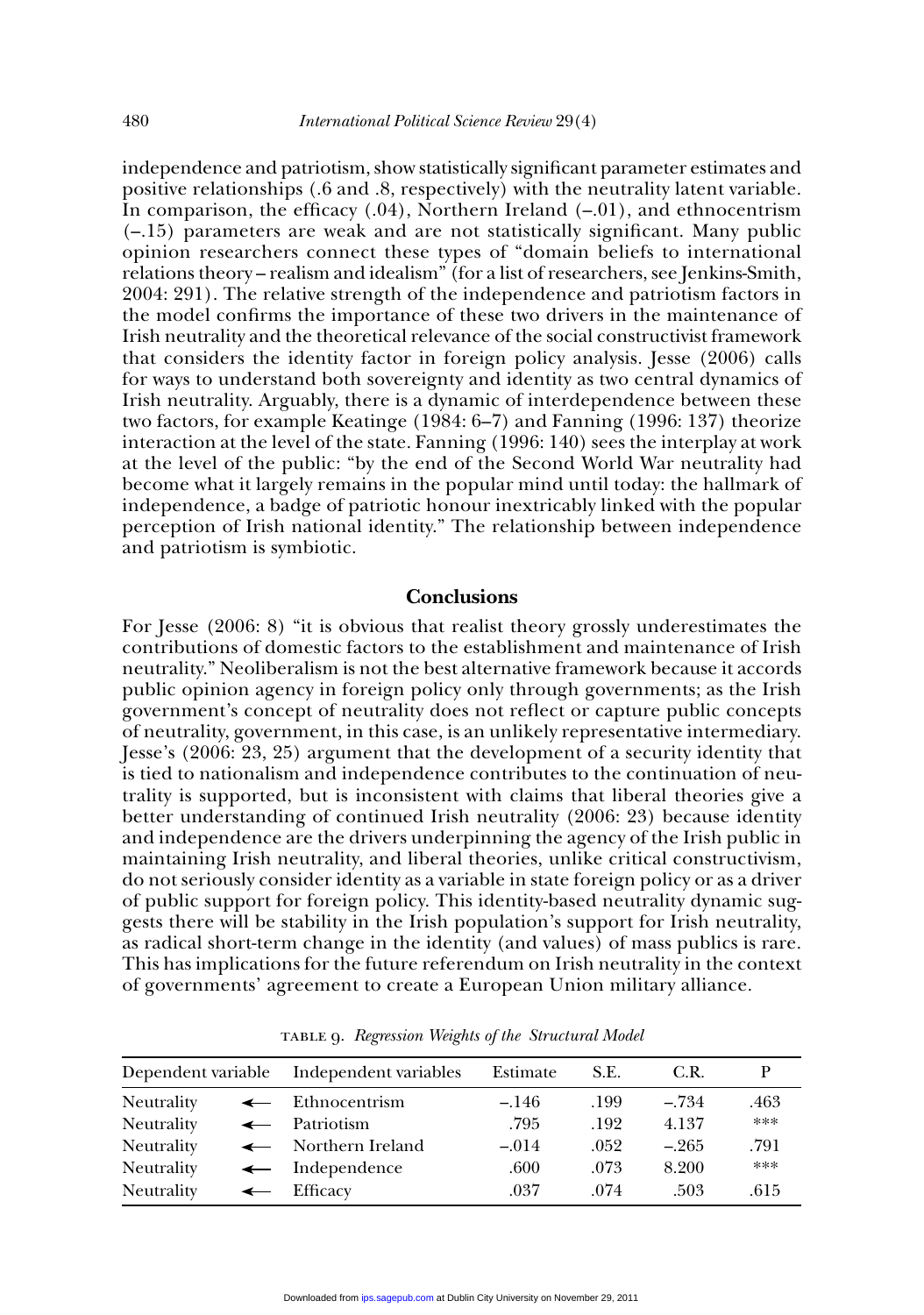David Dessler (1999: 123) has speculated on the contribution of constructivism to FPA and IR, asking whether constructivists would introduce new methods and new epistemological standards to empirical enquiry. The employment of a critical perspectivist approach to the analysis of public concepts of neutrality in this article has contributed to this task, demonstrating that the study of neutrality as a phenomenon of IR and FPA requires "new forms of theoretical and historical analysis" (Dessler, 1999: 123). Dessler also asked whether constructivism would turn attention to long-ignored causal factors and effects in world politics; the validation of a critical constructivist decision to include an identity variable in the analysis of the drivers of public attitudes to neutrality points to a long-ignored causal factor of foreign policy that deserves further empirical attention.

Liberals such as Andrew Moravcsik (1997) want a synthesis of liberal and constructivist theory, the conventional constructivist Alexander Wendt (1992: 425) wants strong liberals and constructivists to engage, and a sympathetic critical constructivist wants "a serious dialogue by both mainstream scholars and conventional constructivists with critical constructivists" (Jacobsen, 2003: 60). Others want constructivism to build bridges with particular subdisciplines: Finnemore and Sikkink (2001: 396) see constructivism building bridges with comparative politics and David Patrick Houghton (2007: 33, 42) advocates bridges with comparative FPA. While the constructivist project has sought to open up the relatively narrow theoretical fields in IR (Ruggie, 1998: 862), given its concerns with emancipation, methodological pluralism, and the origins, nature, and politics of identity, arguably, the critical strand of constructivism is better equipped to achieve that goal than conventional constructivism. Critical social constructivism should collaborate with the subdiscipline of POFP to theorize further the mass public as an agent in FPA and IR.

## **Notes**

- 1. Strictly speaking, neorealism is classified as a "theory" by its adherents, although sympathetic critics have argued for neorealism to be understood as a philosophical orientation or a research program (Donnelly, 2000: 75) rather than a theory defined by an explicit set of assumptions (Donnelly, 2000: 6). Kenneth Waltz's (1995: 71) employment of "theory" as the term for neorealism indicates a hierarchy of variables and the notion of rigor and regularities; "theory" is attractive to neorealists because the latter indicate a commitment to positivist science. Critical constructivist adherents see social constructivism as an "approach," not a theory (Hopf, 2000: 1772), because they deny the worthiness of "grand theories" and that their own contribution to the study of world politics constitutes a "school" or even a unified theoretical approach (Burchill, 2001: 8). Others use the term "theory," but interpret it differently from neoliberals and neorealists; for example, Adler (1997: 323) argues that constructivism, unlike realism and liberalism, is not a theory of politics, but "rather, it is a social theory on which constructivist theories of international politics – for example, about war, cooperation and international community – are based." Thus, different strands of constructivism are associated with the adoption of either "approach" or "theory."
- 2. The neorealist accounts of world politics emphasizing "structure" over "agency" tend to draw deep distinctions between "international" and "domestic" politics, with the interrelationship between the two effectively ignored. Developments in domestic civil society or at the individual level are perceived as having little or no meaning at the international level (Rengger and Hoffman, 1990: 131). Neorealism presents hierarchic domestic and anarchic international politics as qualitatively different realms that must be studied with logically incompatible theoretical frameworks (Donnelly, 2000: 12).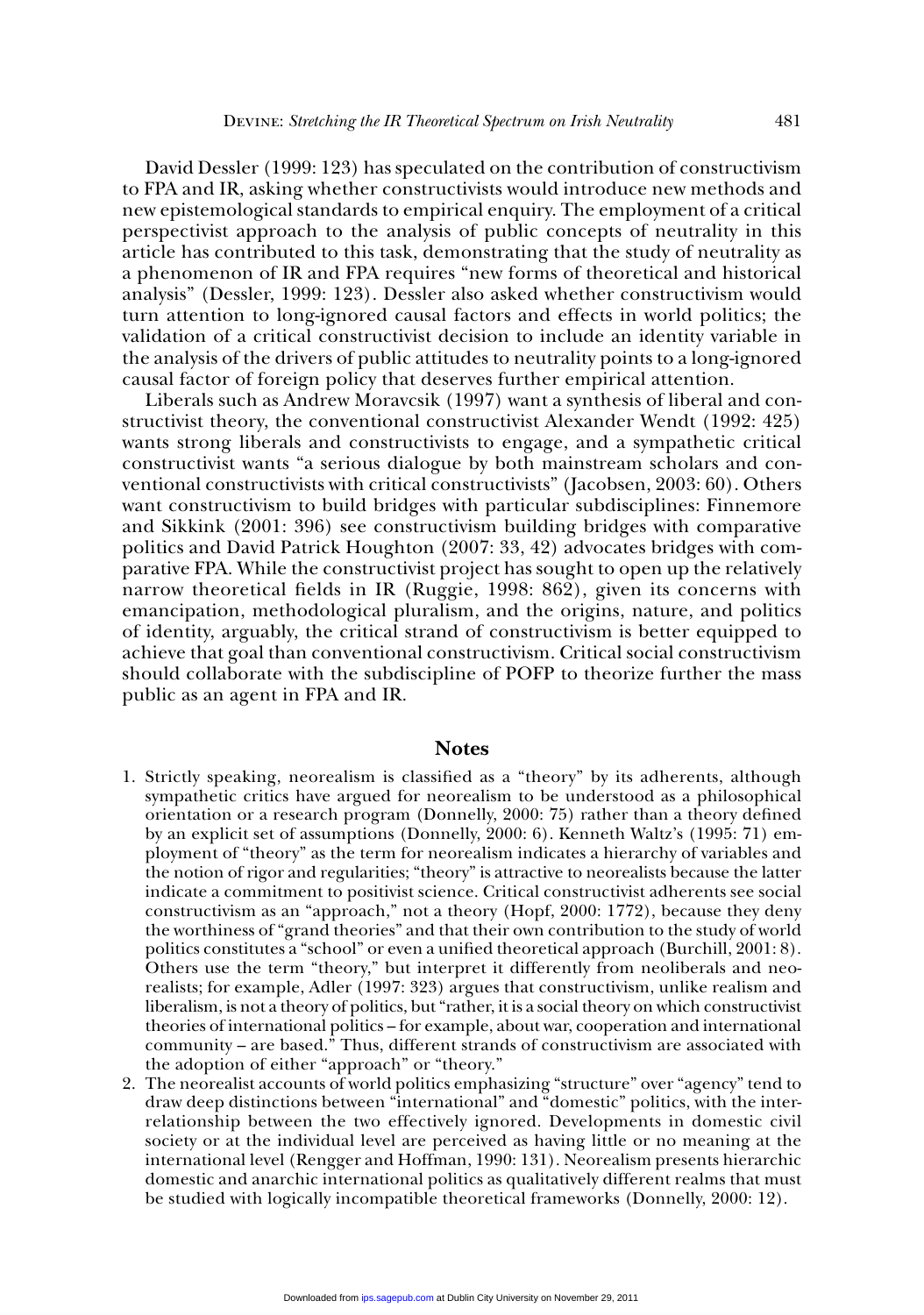- 3. This competing concepts hypothesis is borne out with the results of the referendum on June 12, 2008 in Ireland on the Lisbon Treaty, which was defeated by a margin of 53.4 percent to 46.6 percent, with an above-average [referendum] turnout of 53.1 percent. Despite the Irish political parties', the government's and the Referendum Commission's insistence that ["military''] neutrality was safeguarded, post-referendum "voxpop'' and qualitative analysis conducted on June 13, 2008 shows that the issue of neutrality was a significant reason for "no" voters (although a lack of comprehension of the contents of the Treaty is likely to emerge as the most popular reason for the "no" vote in a forthcoming post-referendum survey).
- 4. However, many elites see their task as trying to persuade the public to follow their leaders in this respect and track public opinion using private party polls.
- 5. Garret FitzGerald asserts "Irish neutrality is, of course, as the main political parties have made clear, military neutrality viz. non participation in a military alliance" (1988: 28). Only Sinn Féin and the Green Party advocate a broader concept of active neutrality.
- 6. Not all 50 categories of verbatim responses are shown or discussed here; it is mainly the categories of responses comparable to Gilland's "supercodes" that are discussed. Little-mentioned or irrelevant codes comprise the "other" category. The responses are shown in order of strength of attachment, from most strongly supported down to least-supported concepts.
- 7. Rank order, according to quantitative frequency, is shown instead of percentages because of differences in the samples and coding frames across the surveys.
- 8. Christine Agius's (2006) social constructivist analysis of Swedish neutrality incorporates discursive aspects of identity in arguments concerning the maintenance of a state's neutrality. She argues active internationalism, as a cornerstone of neutrality practice, constitutes Swedish political identity (Agius, 2006: 156–7). Anti-neutrality discourses during the Swedish referendum on EU membership tried to reinvent national ideals for people to identify with, because neutrality, along with other issues, "was still part of the public memory of self" (Agius, 2006: 159). Laurent Goetschel argues that values, interests, and identity converge in the concept of neutrality because "neutrality has a role as an identity-provider for the population" (1999: 121).
- 9. There is also a link between people's support for alliances and their values and identity: "citizen support for alliance structures and international institutions contains a substantial 'diffuse', or affective, element that captures their sense of common values and identification in addition to assessments of security policy choices" (Eichenberg, 2000: 171; see also Eichenberg, 1989; Risse-Kappen, 1991).
- 10. The post-positivist issue is not with the methods used, but the unacknowledged IR theoretical assumptions brought to bear on data analysis that effectively exclude post-realist conceptions of neutrality and the role of the public in constituting neutrality.
- 11. The latent variable indicators for patriotism or national identity are separated from the more "negative" embodiments of blind nationalism or national superiority. See Thomas Blank et al. (2001) and Hurwitz and Peffley (1990: 8).
- 12. The independence indicators are constructed in a binary with deeper EU integration (not Jesse's (2006) suggestion of a "British" other), reflecting the importance of European integration for the government, academics' frequent use of EU referendum voting indicators, and the fact that elusive concepts such as independence are constructed and sustained in relation to perceived binary opposites.

#### **References**

- Acock, Alan, Clarke, Harold W. and Stewart, Marianne C. (1985). "A New Model for Old Measures: A Covariance Structure Analysis of Political Efficacy," *Journal of Politics* 47(4): 1062–84.
- Adler, Emanuel (1997). "Seizing the Middle Ground: Constructivism in World Politics," *European Journal of International Relations* 3(3): 319–63.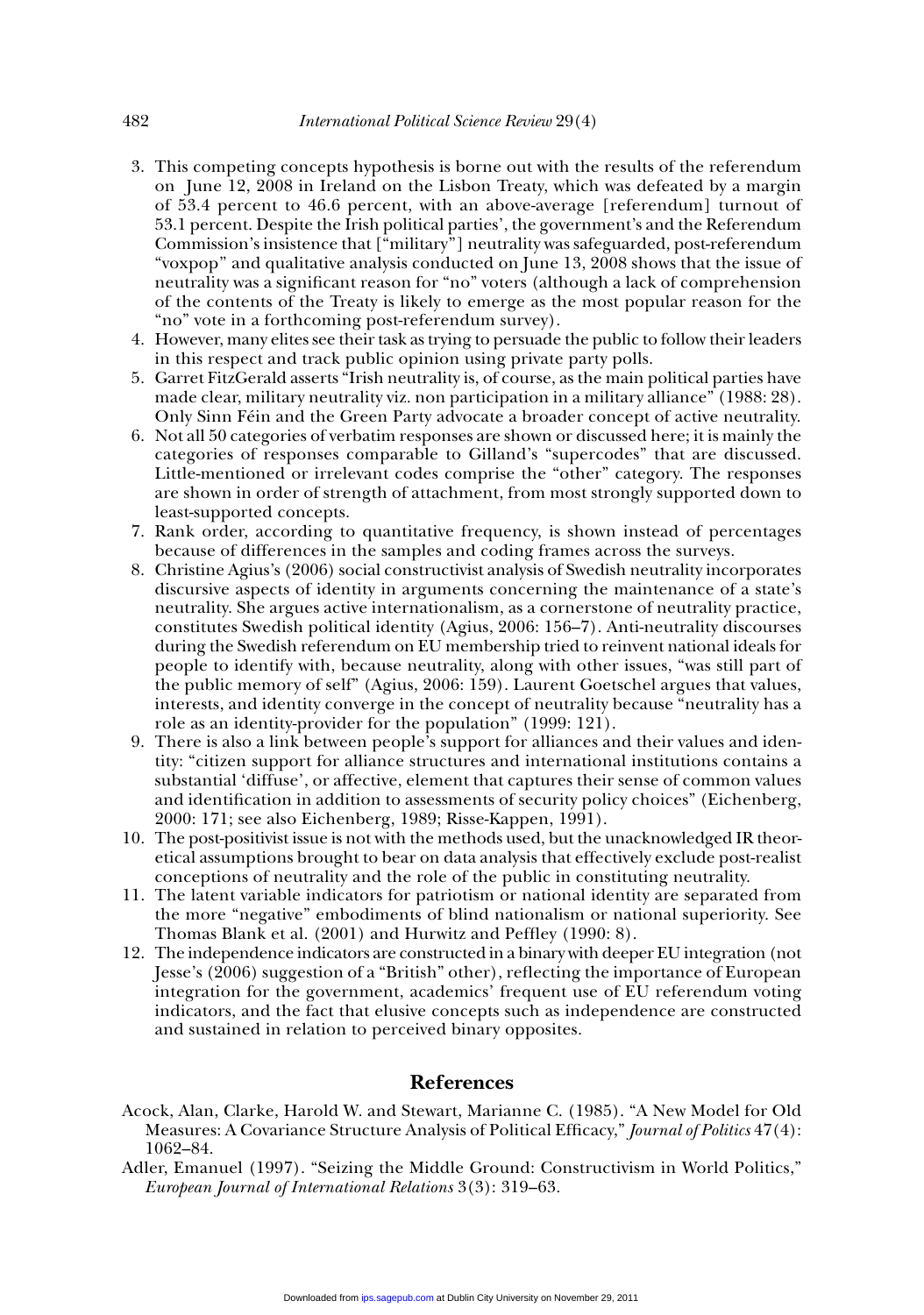- Adler, Emanuel (2002). "Constructivism and International Relations," in W. Carlsnaes et al. (eds), *Handbook of International Relations*. London: Sage.
- Agius, Christine (2006). *The Social Construction of Swedish Neutrality: Challenges to Swedish Identity and Sovereignty*. Manchester: Manchester University Press.
- Almond, Gabriel (1960). *The American People and Foreign Policy*. New York: Praeger.
- Althaus, Scott (2003). *Collective Preferences in Democratic Politics*. Cambridge: Cambridge University Press.
- Anderson, Christopher (1998). "When In Doubt, Use Proxies: Attitudes toward Domestic Politics and Support for European Integration," *Comparative Political Studies* 31(5): 569–601.
- Andrén, Nils (1978). "Looking at the Superpowers," in Bengt Sundelius (ed.), *The Neutral Democracies and the New Cold War*. Boulder, CO: Westview Press.
- Arbuckle, James and Wothke, Werner (1999). *AMOS 4.0 User's Guide*. Chicago, IL: SmallWaters Corporation.
- Bardes, Barbara and Oldendick, Robert (1978). "Beyond Internationalism: A Case for Multiple Dimensions in the Structure of Foreign Policy Attitudes," *Social Science Quarterly* 59(3): 496–508.
- Bjereld, Ulf and Ekengren, Ann-Marie (1999). "Foreign Policy Dimensions: A Comparison between the United States and Sweden," *International Studies Quarterly* 43: 503–18.
- Blank, Thomas et al. (2001). "Patriotism" A Contradiction, a Possibility or an Empirical Reality? ECPR Joint Sessions of Workshops, Grenoble, France, April 6–11.
- Burchill, Scott (2001). "Realism and Neo-realism," in *Theories of International Relations*. Basingstoke: Macmillan.
- Byrne, Barbara M. (2001). *Structural Equation Modeling with AMOS*. New Jersey: LEA Publishers.
- Calvocoressi, Peter (1996). *World Politics since 1945*. New York: Longman.
- Checkel, Jeffery (1998). "The Constructivist Turn in International Relations Theory," *World Politics* 50(2): 324–48.
- Checkel, Jeffery (2004). "Social Constructivisms in Global and European Politics: A Review Essay," *Review of International Studies* 30: 229–44.
- Chittick, William et al. (1995). "A Three Dimensional Model of American Foreign Policy Beliefs," *International Studies Quarterly* 39: 313–31.
- Dahl, Ann-Sofie (1997). "Not If but How: Sweden's Future Relations with NATO," *NATO Review*, 3, May/June.
- Der Derian, James (1997). "Post-theory: The Eternal Return of Ethics in International Relations," in M.W. Doyle and G.J. Ikenberry (eds), *New Thinking in International Relations Theory*. Boulder, CO: Westview Press.
- Dessler, David (1999). "Constructivism within a Positivist Social Science," *Review of International Studies* 25: 123–37.
- Devine, Karen (2006). "The Myth of 'the Myth of Irish Neutrality': Deconstructing Concepts of Irish Neutrality using International Relations Theories," *Irish Studies in International Affairs* 17: 115–39.
- Doherty, Róisín (2002). *Ireland, Neutrality and European Security Integration*. Aldershot: Ashgate.
- Donnelly, Jack (2000). *Realism and International Relations*. Cambridge: Cambridge University Press.
- Dougherty, James and Pfaltzgraff, Robert (2001). *Contending Theories of International Relations*. Minneapolis: University of Minnesota Press.
- Eichenberg, Richard (1989). *Public Opinion and National Security in Europe*. Ithaca, NY: Cornell University Press.
- Eichenberg, Richard (2000). "NATO and European Security after the Cold War: Will European Citizens Support a Common Security Policy?" in Brigitte Nacos et al. (eds), Decisionmaking in a Glass House. New York: Rowman and Littlefield.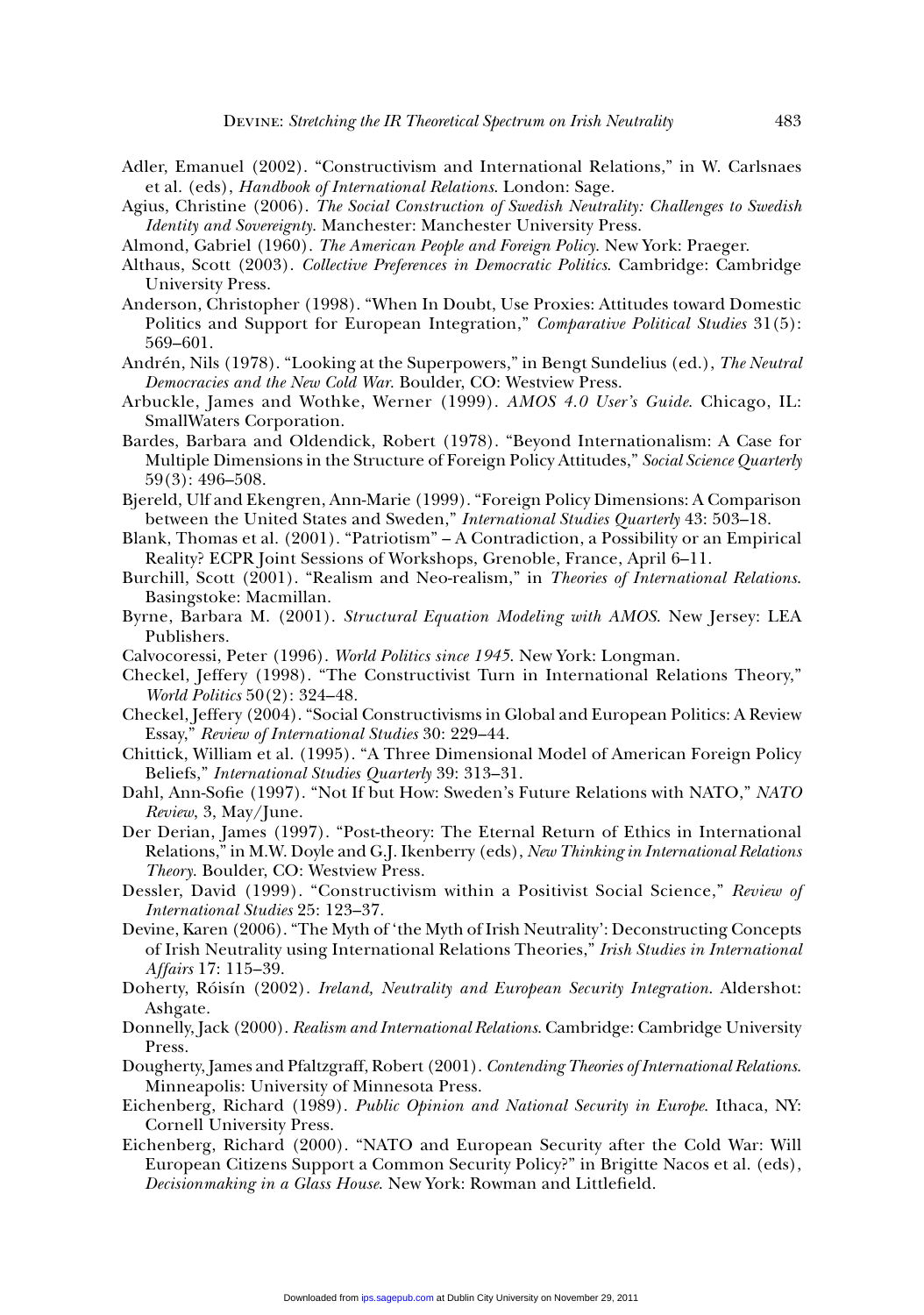- Eichenberg, Richard and Dalton, Russell (1993). "Europeans and the European Community: The Dynamics of Public Support for European Integration," *International Organization* 47(4): 507–34.
- Everts, Philip (2000). "Public Opinion after the Cold War: A Paradigm Shift," in Brigitte Nacos et al. (eds), *Decisionmaking in a Glass House*. New York: Rowman and Littlefield.
- Fanning, Ronan (1996). "Neutrality, Identity and Security," in Werner Bauwens et al. (eds), *Small States and the Security Challenge in the New Europe*. London: Brassey's.
- Farrell, Theo (2002). "Constructivist Security Studies: Portrait of a Research Program," *International Studies Review* 4(1): 49–72.
- Fianna Fáil (1997). *Election Manifesto*. Dublin: Fianna Fáil.
- Finnemore, Martha and Sikkink, Kathryn (2001). "Taking Stock: The Constructivist Research Program in International Relations and Comparative Politics," *Annual Review of Political Science* 4: 391–416.
- Fisk, Robert (1983). *In Time of War: Ireland, Ulster and the Price of Neutrality 1939–45*. London: Paladin.
- FitzGerald, Garret (1988). "Irish Neutrality," *European Affairs* 28: 23–9.
- FitzGerald, Garret (1995). "Military Neutrality Immoral, Despite Virtuous Irish Claims." *Irish Times*, April 14–15.
- Freymond, Jean (1990). "Neutrality and Security Policy as Components of the Swiss Model," in M. Milivojevic and P. Maurer (eds), *Swiss Neutrality and Security*. New York, Oxford and Munich: BERG.
- Gilland, Karin (2001). "Ireland and the International Use of Force," in Philip Everts and Pierangelo Isernia (eds), *Public Opinion and the International Use of Force*. London: Routledge/ECPR.
- Goetschel, Laurent (1999). "Neutrality, a Really Dead Concept?" *Cooperation and Conflict* 34(2): 115–39.
- Gourevitch, Peter (1978). "The Second Image Reversed: The International Sources of Domestic Politics," *International Organization* 32(4): 881–911.
- Gourevitch, Peter (2002). "Domestic Politics and International Relations," in Walter Carlsnaes et al. (eds), *Handbook of International Relations*. London: Sage.
- Government of Ireland (1996). *White Paper on Foreign Policy*. Dublin: Stationery Office.

Government of Ireland (2000). *White Paper on Defence*. Dublin: Stationery Office.

- Hart, David (1995). "The Politics of Opinion," *University of Georgia Research Magazine*, summer.
- Hill, Christopher (1993). "The Capabilities–Expectations Gap, or Conceptualizing Europe's International Role," *Journal of Common Market Studies* 31(3): 305–28.
- Holsti, Ole (1992). "Public Opinion and Foreign Policy: Challenges to the Almond–Lippmann Consensus," *International Studies Quarterly* 36: 439–66.
- Holsti, Ole (1996). *Public Opinion and American Foreign Policy*. Ann Arbor: University of Michigan Press.
- Holsti, Ole and Rosenau, James (1986). "The Foreign Policy Beliefs of American Leaders: Some Further Thoughts on Theory and Method," *International Studies Quarterly* 30: 473–84.
- Holsti, Ole and Rosenau, James (1990). "The Structure of Foreign Policy Attitudes among American Leaders," *Journal of Politics* 53(1): 94–125.
- Hopf, Ted (1998). "The Promise of Constructivism in International Relations Theory," *International Security* 23(1): 171–200.
- Hopf, Ted (2000). "The Promise of Constructivism," in Andrew Linklater (ed.), *Critical Concepts in Political Science*. New York: Routledge.
- Houghton, David Patrick (2007). "Reinvigorating the Study of Foreign Policy Decision Making: Toward a Constructivist Approach," *Foreign Policy Analysis* 3: 24–45.
- Hurwitz, Jon and Peffley, Mark (1987). "How are Foreign Policy Attitudes Structured? A Hierarchical Model," *American Political Science Review* 81: 1099–120.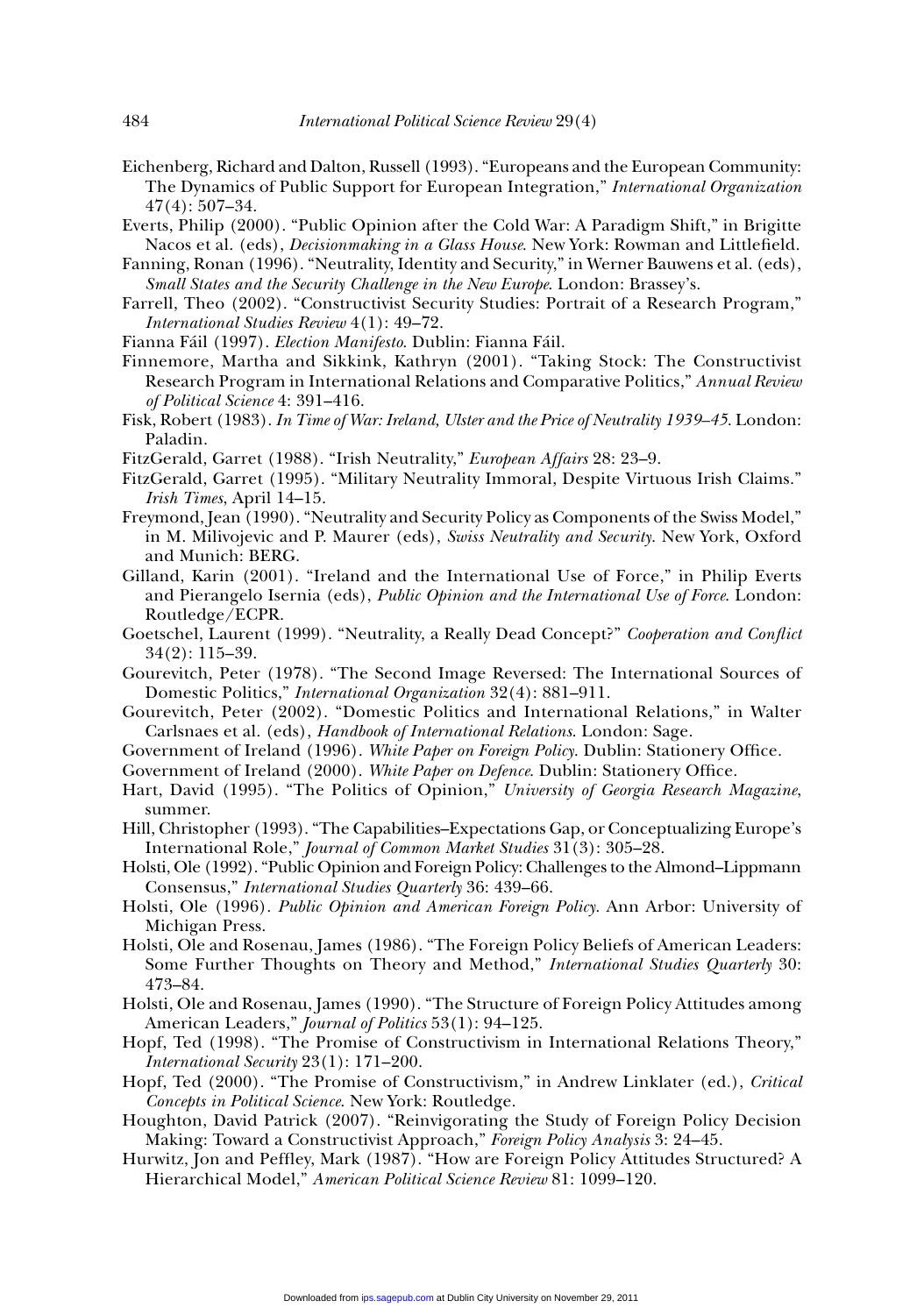- Hurwitz, Jon and Peffley, Mark (1990). "Public Images of the Soviet Union: The Impact on Foreign Policy Attitudes," *Journal of Politics* 52: 3–28.
- Irish Opinion Poll Archive (2006). URL (consulted February 4, 2006): http://www.tcd. ie/Political\_Science/IOPA. Dublin: University of Dublin, Trinity College, Department of Political Science.
- *Irish Times* (1996). "DL Rejects Irish Role in Group Sponsored by NATO." March 29.
- *Irish Times* (1997). "FF Says Spring Undermining Neutrality." April 16.
- *Irish Times* (1999). "Cabinet to Opt for Joining PfP Without Poll." October 5.
- *Irish Times* (2003). "Parties in Neutrality Debate." February 19.
- *Irish Times* (2006). "Battlegroup Development Welcome." February 10.
- Isernia, Pierangelo (2001). "Conclusions," in Philip Everts and Pierangelo Isernia (eds), *Public Opinion and the International Use of Force*. London: Routledge/ECPR.
- Isernia, Pierangelo et al. (2002). "Foreign Policy and the Rational Public in Comparative Perspective," *Journal of Conflict Resolution* 46(2): 201–24.
- ISPAS (2001/02). Irish Social and Attitudes Survey, conducted by the Economic and Social Research Institute on behalf of UCD/TCD Department(s) of Political Science/ Politics.
- Jackson, Robert and Sørensen, Georg (2006). "Social Constructivism," in *Introduction to International Relations Theories and Approaches*. Oxford: Oxford University Press.
- Jacobsen, John Kurt (2003). "Duelling Constructivisms: A Post-mortem on the Ideas Debate in Mainstream IR/IPE," *Review of International Studies* 29: 39–60.
- Jenkins-Smith, Hank et al. (2004). "Foreign and Domestic Policy Belief Structures in the US and British Publics," *Journal of Conflict Resolution* 48(3): 287–309.
- Jesse, Neal G. (2006). "Choosing to Go It Alone: Irish Neutrality in Theoretical and Comparative Perspective," *International Political Science Review* 27(1): 7–28.
- Jessup, Philip (1936). *Neutrality: Today and Tomorrow*. New York: Columbia University Press.
- Joenniemi, Pertti (1989). "The Underlying Assumptions of Finnish Neutrality," in Joseph Kruzel and Michael Haltzel (eds), *Between the Blocs: Problems and Prospects for Europe's Neutral and Nonaligned States*. Cambridge: Cambridge University Press.
- Jørgensen, Knud Erik (1999). "Possibilities of a 'Nordic' Influence on the Development of the CFSP?" in Mathias Jopp and Hanna Ojanen (eds), *European Security Integration: Implications for Non-alignment and Alliances*. Helsinki: Finnish Institute of International Affairs.
- Jupille, Joseph (2005). "Knowing Europe: Metatheory and Methodology in European Union Studies," in M. Cini and A. Bourne (eds), *Palgrave Advances in European Union Studies*. New York: Palgrave Macmillan.
- Karsh, Efraim (1988). *Neutrality and Small States*. London: Routledge.
- Keatinge, Patrick (1972). "Odd Man Out? Irish Neutrality and European Security," *International Affairs* 48: 438–49.
- Keatinge, Patrick (1973). *The Formulation of Irish Foreign Policy*. Dublin: Institute of Public Administration.
- Keatinge, Patrick (1978). *A Place Among the Nations: Issues of Irish Foreign Policy*. Dublin: Institute of Public Administration.
- Keatinge, Patrick (1984). *A Singular Stance: Irish Neutrality in the 1980s*. Dublin: Institute of Public Administration.
- Keatinge, Patrick (1989). "Neutrality and Regional Integration: Ireland's Experience in the European Community," in Joseph Kruzel and Michael Haltzel (eds), *Between the Blocs: Problems and Prospects for Europe's Neutral and Nonaligned States*. Cambridge: Cambridge University Press.
- Kelloway, Kevin (1998). *Using LISREL for Structural Equation Modeling*. Thousand Oaks, CA: Sage.
- Kline, Rex (1998). *Principles and Practices of Structural Equation Modeling*. London: Guildford Press.
- Knopf, Jeffrey (1998). "How Rational Is 'The Rational Public'?" *Journal of Conflict Resolution* 42(5): 544–71.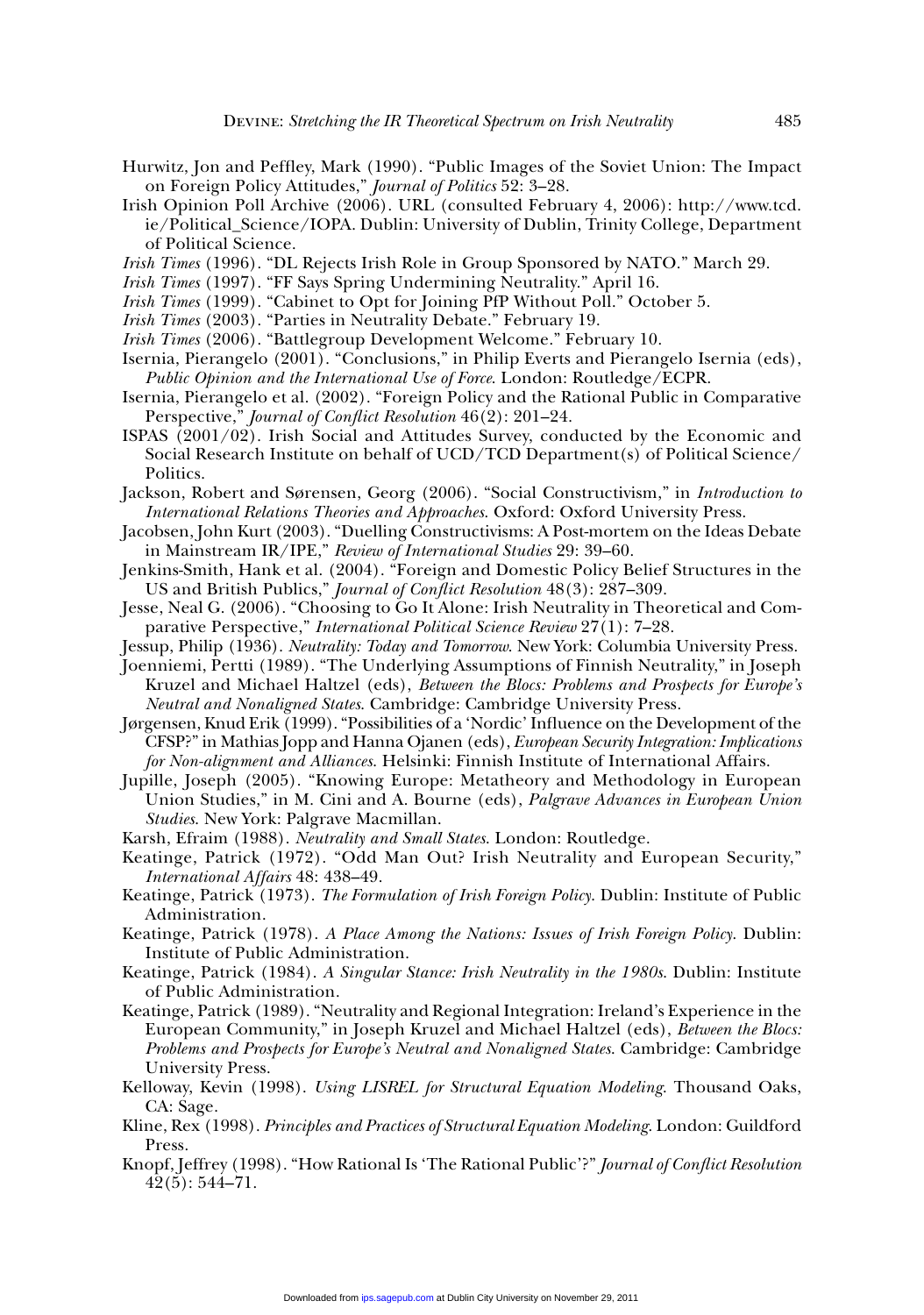- Kronsell, Annical and Svedberg, Erika (2001). "The Duty to Protect: Gender in the Swedish Practice of Conscription," *Co-operation and Conflict* 36(2): 153–76.
- Kubálková, Vendulka (2001). "A Constructivist Primer," in V. Kubálková (ed.), *Foreign Policy in a Constructed World*. New York: M.E. Sharpe.
- Kux, Stephan (1986). *Europe's Neutral States: Partners or Profi teers in Western Security?* London: Alliance Publishers for the Institute for European Defence and Strategic Studies.
- Larsen, Henrik (2004). "Discourse Analysis in the Study of European Foreign Policy," in Ben Tonra and Thomas Christiansen (eds), *Rethinking European Union Foreign Policy*. Manchester: Manchester University Press.
- Lippmann, Walter (1955). *Essays in the Public Philosophy*. Boston, MA: Little Brown.
- McSweeney, Bill (1985a). "The Case for Active Irish Neutrality," in Bill McSweeney (ed.), *Ireland and the Threat of Nuclear War: The Question of Irish Neutrality*. Dublin: Dominican Publications.
- McSweeney, Bill (1985b). "Changing Perceptions of Irish Neutrality," in Bill McSweeney (ed.), *Ireland and the Threat of Nuclear War: The Question of Irish Neutrality*. Dublin: Dominican Publications.
- McSweeney, Bill (1999). *Security, Identity and Interests: A Sociology of International Relations*. Cambridge: Cambridge University Press.
- Marquis, Lionel and Sciarini, Pascal (1999). "Opinion Formation in Foreign Policy: The Swiss Experience," *Electoral Studies* 18: 453–71.
- Moravcsik, Andrew (1997). "Taking Preferences Seriously: A Liberal Theory of International Politics," *International Organization* 51(4): 513–53.
- Morgenthau, Hans (1978). *Politics Among Nations*, 5th edn. New York: Knopf.
- MRBI (1985). Market Research Bureau of Ireland Survey, April. *Irish Times*.
- MRBI (1992a). Market Research Bureau of Ireland Survey, May. *Irish Times*.
- MRBI (1992b). Market Research Bureau of Ireland Survey, June. *Irish Times*.
- Ogley, Roderick (1970). *The Theory and Practice of Neutrality in the Twentieth Century*. London: Routledge and Kegan Paul.
- Page, Benjamin and Barabas, Jason (2000). "Foreign Policy Gaps between Citizens and Leaders," *International Studies Quarterly* 44: 339–64.
- Page, Benjamin and Shapiro, Robert (1992). *The Rational Public*. Chicago, IL: University of Chicago Press.
- Peffley, Mark and Hurwitz, Jon (1985). "A Hierarchical Model of Attitude Constraint," *American Journal of Political Science* 29(4): 871–90.
- Poole, Ross (1999). *Nation and Identity*. London: Routledge.
- Price, Richard and Reus-Smit, Christian (2000). "Dangerous Liaisons? Critical International Theory and Constructivism," in A. Linklater (ed.), *International Relations: Critical Concepts in Political Science*. London: Routledge.
- Putnam, Robert (1988). "Diplomacy and Domestic Politics: The Logic of Two-Level Games," *International Organization* 42(3): 427–60.
- Rengger, Nick and Hoffman, Mark (1990). "Modernity, Postmodernism and International Relations," in J. Doherty (ed.), *Postmodernism in the Social Sciences*. Basingstoke: Macmillan.
- Reus-Smit, Christian (2001). "Constructivism," in Scott Burchill et al. (eds), *Theories of International Relations*, 2nd edn. Basingstoke: Macmillan.
- Risse-Kappen, Thomas (1991). "Public Opinion, Domestic Structures, and Foreign Policy," *World Politics* 43, July: 479–512.
- Rosenau, James (1961). *Public Opinion and Foreign Policy: An Operational Formulation*. New York: Random House.
- Ruggie, John (1998). "What Makes the World Hang Together? Neo-Utilitarianism and the Social Constructivist Challenge," *International Organization* 52(4): 855–86.
- Salmon, Trevor (1982). "Ireland: A Neutral in the Community?" *Journal of Common Market Studies* 20(3): 205–27.
- Salmon, Trevor (1989). *Unneutral Ireland: An Ambivalent and Unique Security Policy*. Oxford: Clarendon Press.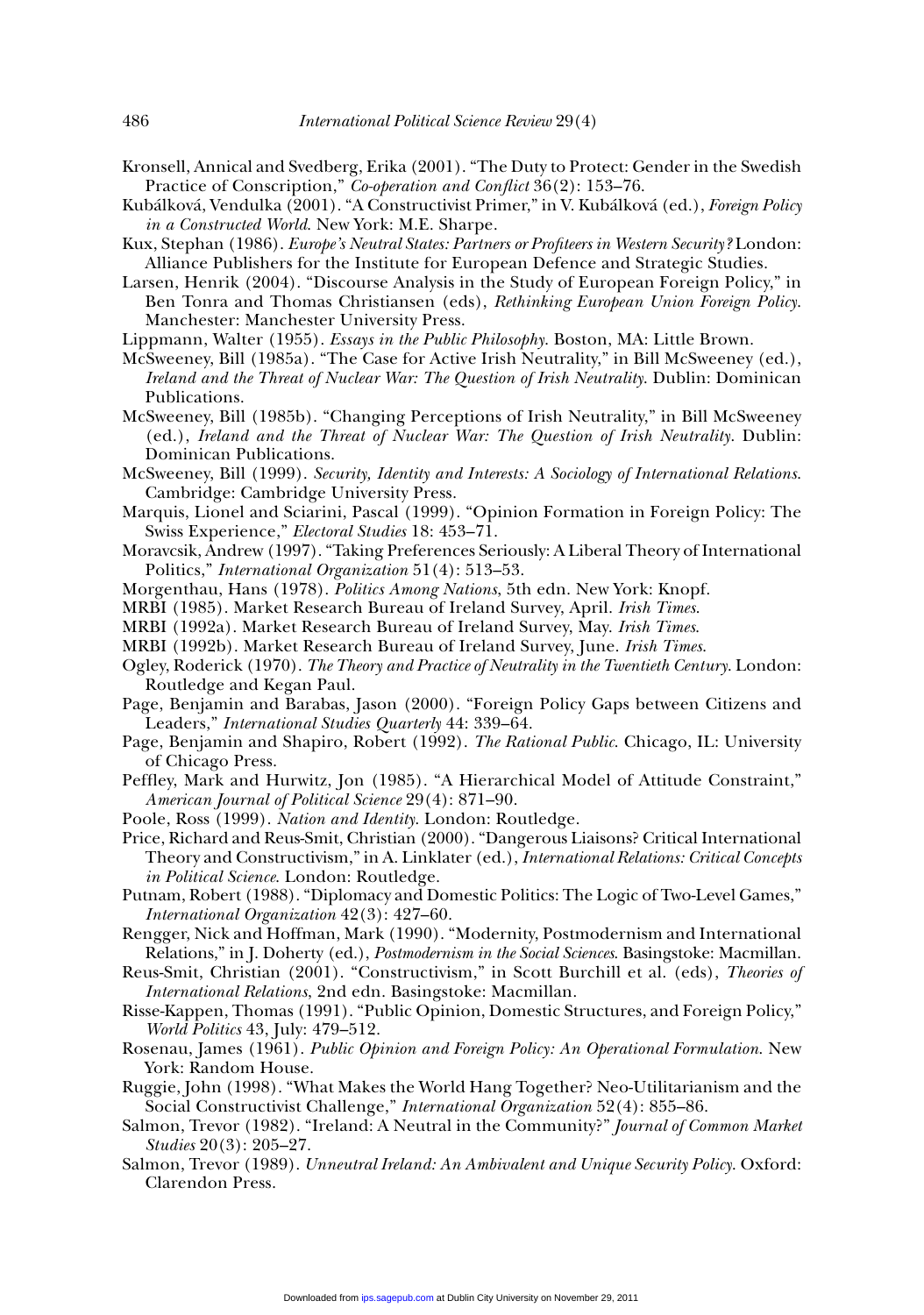- Schmidt, Peter and Heyder, Aribert (2000). "Authoritarianism and Ethnocentrism in East and West Germany," draft manuscript. URL (revised version consulted May 30, 2008): http://geb.uni-giessen.de/geb/volltexte/2006/3598/pdf/HeyderAribert-2006-08-30.pdf.
- Seville Declaration (2002). Twenty-Sixth Amendment of the Constitution Act, 2002. Dublin: Government of Ireland.
- Sinnott, Richard (1995a). "Bringing Public Opinion Back In," in Richard Sinnott and Oskar Niedermayer (eds), *Public Opinion and Internationalized Governance*. Oxford: Oxford University Press.
- Sinnott, Richard (1995b). "Knowledge of the European Union in Irish Public Opinion: Sources and Implications," Occasional Paper No. 5. Dublin: Institute of European Affairs.
- Sinnott, Richard (2001). *Attitudes and Behaviour of the Irish Electorate in the Referendum on the Treaty of Nice*. Dublin: European Commission Representation in Ireland.
- Sniderman, Paul (1993). "The New Look in Public Opinion Research," in A.W. Finifter (ed.), *Political Science: The State of the Discipline II*. Washington, DC: AJPS.
- Sundelius, Bengt (1987). "Introduction," in Bengt Sundelius (ed.), *The Neutral Democracies and the New Cold War*. Boulder, CO: Westview Press.
- Thalberg, Hans (1989). "The Role of Public Opinion in Neutral Policy," in Joseph Kruzel and Michael Haltzel (eds), *Between the Blocs: Problems and Prospects for Europe's Neutral and Nonaligned States*. Cambridge: Cambridge University Press.
- Tooze, Roger (1996). "States, Nationalisms and Identities: Thinking in IR Theory," in J. Krause and N. Renwick (eds), *Identities in International Relations*. Basingstoke: Macmillan.
- Vukadinovic, Radovan (1989). "The Various Conceptions of European Neutrality," in Joseph Kruzel and Michael Haltzel (eds), *Between the Blocs: Problems and Prospects for Europe's Neutral and Nonaligned States*. Cambridge: Cambridge University Press.
- Wæver, Ole (1997). "Figures of International Thought: Introducing Persons Instead of Paradigms," in I.B. Neumann and O. Wæver (eds), *The Future of International Relations: Masters in the Making?* London: Routledge.
- Wæver, Ole (2002). "Identity, Communities and Foreign Policy: Discourse Analysis as Foreign Policy Theory," in L. Hansen and O. Wæver (eds), *European Integration and National Identity: The Challenge of the Nordic States*. London: Routledge.
- Waltz, Kenneth (1959). *Man, the State and War: A Theoretical Analysis*. New York: Columbia University Press.
- Waltz, Kenneth (1995). "Realist Thought and Neorealist Theory," in C.W. Kegley (ed.), *Controversies in International Relations Theory: Realism and the Neoliberal Challenge*. New York: St Martin's Press.
- Weber, Cynthia (2001). *International Relations Theory: A Critical Introduction*. London: Routledge.
- Wendt, Alexander (1992). "Anarchy is What States Make of It," *International Organization* 46(2): 391–425.
- Wittkopf, Eugene (1990). *Faces of Internationalism: Public Opinion and American Foreign Policy*. Durham, NC: Duke University Press.
- Zehfuss, Maja (2002). *Constructivism in International Relations: The Politics of Reality*. Cambridge: Cambridge University Press.

# *Biographical Notes*

Karen Devine graduated with a PhD in Political Science from the University of Dublin, Trinity College in 2007 and is a Lecturer in International Relations at Dublin City University and an IRCHSS Postdoctoral Fellow in 2008–09. She has published parts of her dissertation in *Irish Studies in International Affairs* as "The